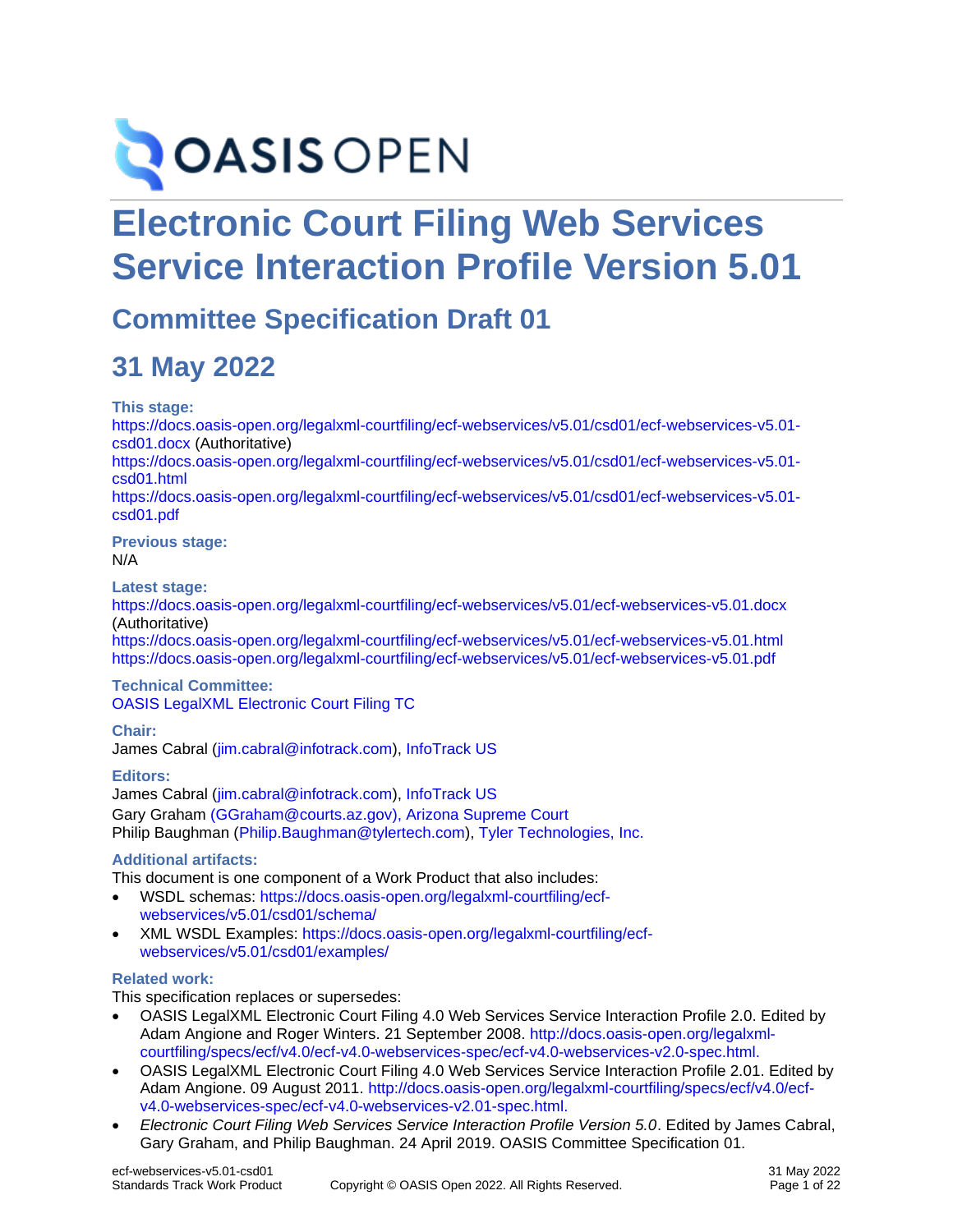[https://docs.oasis-open.org/legalxml-courtfiling/ecf-webservices/v5.0/cs01/ecf-webservices-v5.0](https://docs.oasis-open.org/legalxml-courtfiling/ecf-webservices/v5.0/cs01/ecf-webservices-v5.0-cs01.html) [cs01.html.](https://docs.oasis-open.org/legalxml-courtfiling/ecf-webservices/v5.0/cs01/ecf-webservices-v5.0-cs01.html) Latest version: [https://docs.oasis-open.org/legalxml-courtfiling/ecf-webservices/v5.0/ecf](https://docs.oasis-open.org/legalxml-courtfiling/ecf-webservices/v5.0/ecf-webservices-v5.0.html)[webservices-v5.0.html.](https://docs.oasis-open.org/legalxml-courtfiling/ecf-webservices/v5.0/ecf-webservices-v5.0.html)

This specification is related to:

• *Electronic Court Filing Version 5.01.* Edited by James Cabral, Gary Graham, and Philip Baughman. Latest stage: http://docs.oasis-open.org/legalxml-courtfiling/ecf/v5.01/ecf-v5.01.html

#### **Declared XML namespaces:**

- <https://docs.oasis-open.org/legalxml-courtfiling/ns/v5.01/MessageWrappers>
- <https://docs.oasis-open.org/legalxml-courtfiling/ns/v5.01/WebServices>

#### **Abstract:**

This document defines a Service Interaction Profile, as defined in section 6 of the *LegalXML Electronic Court Filing Version 5.01* (ECF 5.01) specification. The Web Services Service Interaction Profile may be used to transmit ECF 5.01 messages between Internet-connected systems.

#### **Status:**

This document was last revised or approved by the OASIS LegalXML Electronic Court Filing TC on the above date. The level of approval is also listed above. Check the "Latest stage" location noted above for possible later revisions of this document. Any other numbered Versions and other technical work produced by the Technical Committee (TC) are listed at [https://www.oasis](https://www.oasis-open.org/committees/tc_home.php?wg_abbrev=legalxml-courtfiling#technical)[open.org/committees/tc\\_home.php?wg\\_abbrev=legalxml-courtfiling#technical.](https://www.oasis-open.org/committees/tc_home.php?wg_abbrev=legalxml-courtfiling#technical)

TC members should send comments on this specification to the TC's email list. Others should send comments to the TC's public comment list, after subscribing to it by following the instructions at the "[Send](https://www.oasis-open.org/committees/comments/index.php?wg_abbrev=legalxml-courtfiling)  [A Comment](https://www.oasis-open.org/committees/comments/index.php?wg_abbrev=legalxml-courtfiling)" button on the TC's web page at [https://www.oasis-open.org/committees/legalxml-courtfiling/.](https://www.oasis-open.org/committees/legalxml-courtfiling/)

This specification is provided under the [RF on Limited Terms](https://www.oasis-open.org/policies-guidelines/ipr/#RF-on-Limited-Mode) Mode of the [OASIS IPR Policy,](https://www.oasis-open.org/policies-guidelines/ipr/) the mode chosen when the Technical Committee was established. For information on whether any patents have been disclosed that may be essential to implementing this specification, and any offers of patent licensing terms, please refer to the Intellectual Property Rights section of the TC's web page [\(https://www.oasis](https://www.oasis-open.org/committees/legalxml-courtfiling/ipr.php)[open.org/committees/legalxml-courtfiling/ipr.php\)](https://www.oasis-open.org/committees/legalxml-courtfiling/ipr.php).

Note that any machine-readable content [\(Computer Language Definitions\)](https://www.oasis-open.org/policies-guidelines/tc-process-2017-05-26/#wpComponentsCompLang) declared Normative for this Work Product is provided in separate plain text files. In the event of a discrepancy between any such plain text file and display content in the Work Product's prose narrative document(s), the content in the separate plain text file prevails.

#### **Citation format:**

When referencing this document, the following citation format should be used:

#### **[ECF-WS-SIP-v5.01]**

*Electronic Court Filing Web Services Service Interaction Profile Version 5.01*. Edited by James Cabral, Gary Graham, and Philip Baughman. 31 May 2022. OASIS Committee Specification Draft 01. [https://docs.oasis-open.org/legalxml-courtfiling/ecf-webservices/v5.01/csd01/ecf-webservices-v5.01](https://docs.oasis-open.org/legalxml-courtfiling/ecf-webservices/v5.01/csd01/ecf-webservices-v5.01-csd01.html) [csd01.html.](https://docs.oasis-open.org/legalxml-courtfiling/ecf-webservices/v5.01/csd01/ecf-webservices-v5.01-csd01.html) Latest stage: [https://docs.oasis-open.org/legalxml-courtfiling/ecf-webservices/v5.01/ecf](https://docs.oasis-open.org/legalxml-courtfiling/ecf-webservices/v5.01/ecf-webservices-v5.01.html)[webservices-v5.01.html.](https://docs.oasis-open.org/legalxml-courtfiling/ecf-webservices/v5.01/ecf-webservices-v5.01.html)

#### **Notices:**

Copyright © OASIS Open 2022. All Rights Reserved.

Distributed under the terms of the OASIS IPR Policy, [\[https://www.oasis-open.org/policies-guidelines/ipr/\]](https://www.oasis-open.org/policies-guidelines/ipr/). For complete copyright information please see the full Notices section in an Appendix below.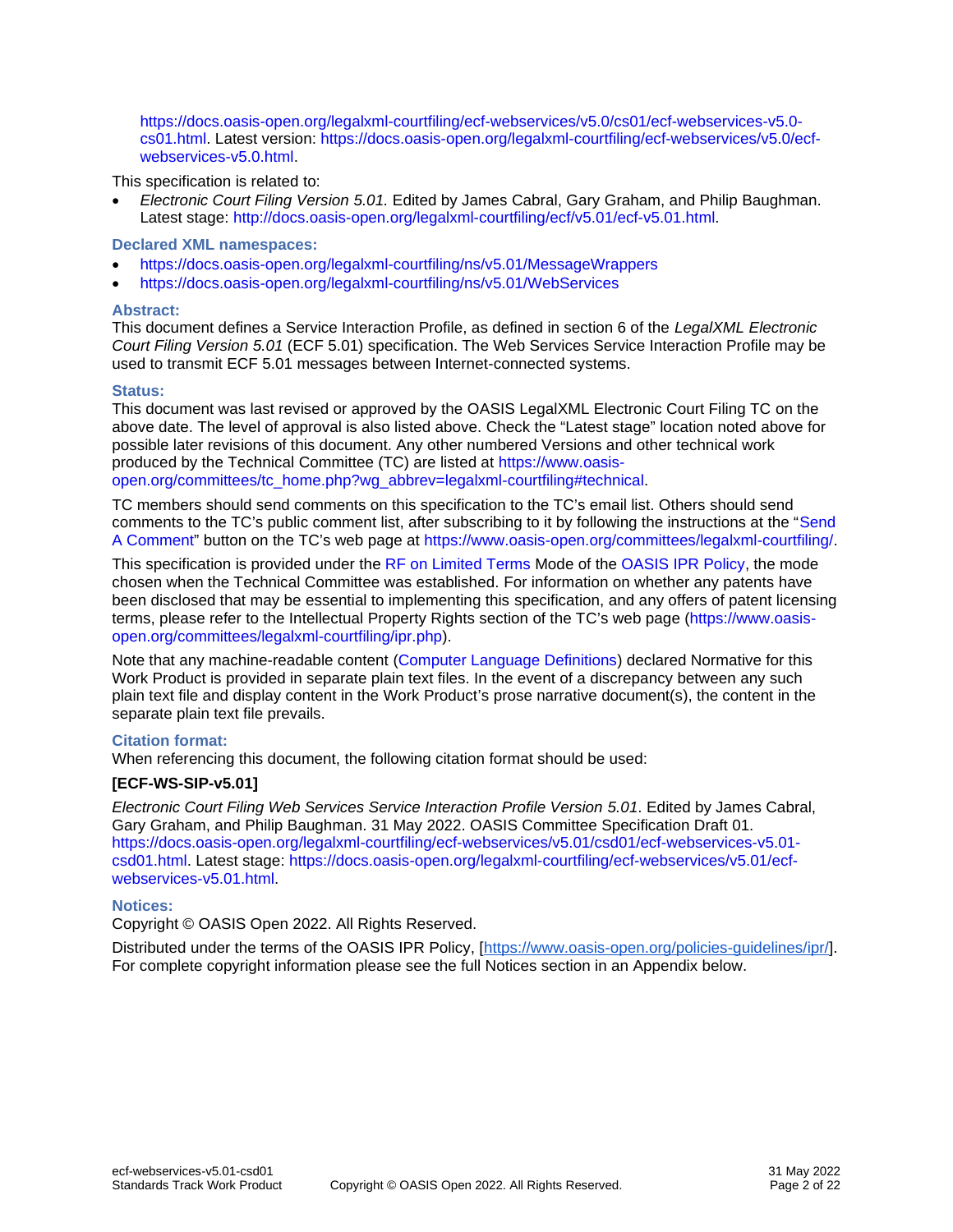# **Table of Contents**

| $\mathbf{1}$ |  |  |  |  |  |
|--------------|--|--|--|--|--|
|              |  |  |  |  |  |
|              |  |  |  |  |  |
|              |  |  |  |  |  |
|              |  |  |  |  |  |
|              |  |  |  |  |  |
|              |  |  |  |  |  |
|              |  |  |  |  |  |
|              |  |  |  |  |  |
|              |  |  |  |  |  |
|              |  |  |  |  |  |
|              |  |  |  |  |  |
|              |  |  |  |  |  |
|              |  |  |  |  |  |
|              |  |  |  |  |  |
|              |  |  |  |  |  |
| 2            |  |  |  |  |  |
|              |  |  |  |  |  |
|              |  |  |  |  |  |
|              |  |  |  |  |  |
|              |  |  |  |  |  |
|              |  |  |  |  |  |
|              |  |  |  |  |  |
|              |  |  |  |  |  |
|              |  |  |  |  |  |
|              |  |  |  |  |  |
|              |  |  |  |  |  |
|              |  |  |  |  |  |
|              |  |  |  |  |  |
|              |  |  |  |  |  |
|              |  |  |  |  |  |
|              |  |  |  |  |  |
|              |  |  |  |  |  |
| 3            |  |  |  |  |  |
| 4            |  |  |  |  |  |
|              |  |  |  |  |  |
|              |  |  |  |  |  |
|              |  |  |  |  |  |
|              |  |  |  |  |  |
|              |  |  |  |  |  |
|              |  |  |  |  |  |
|              |  |  |  |  |  |
|              |  |  |  |  |  |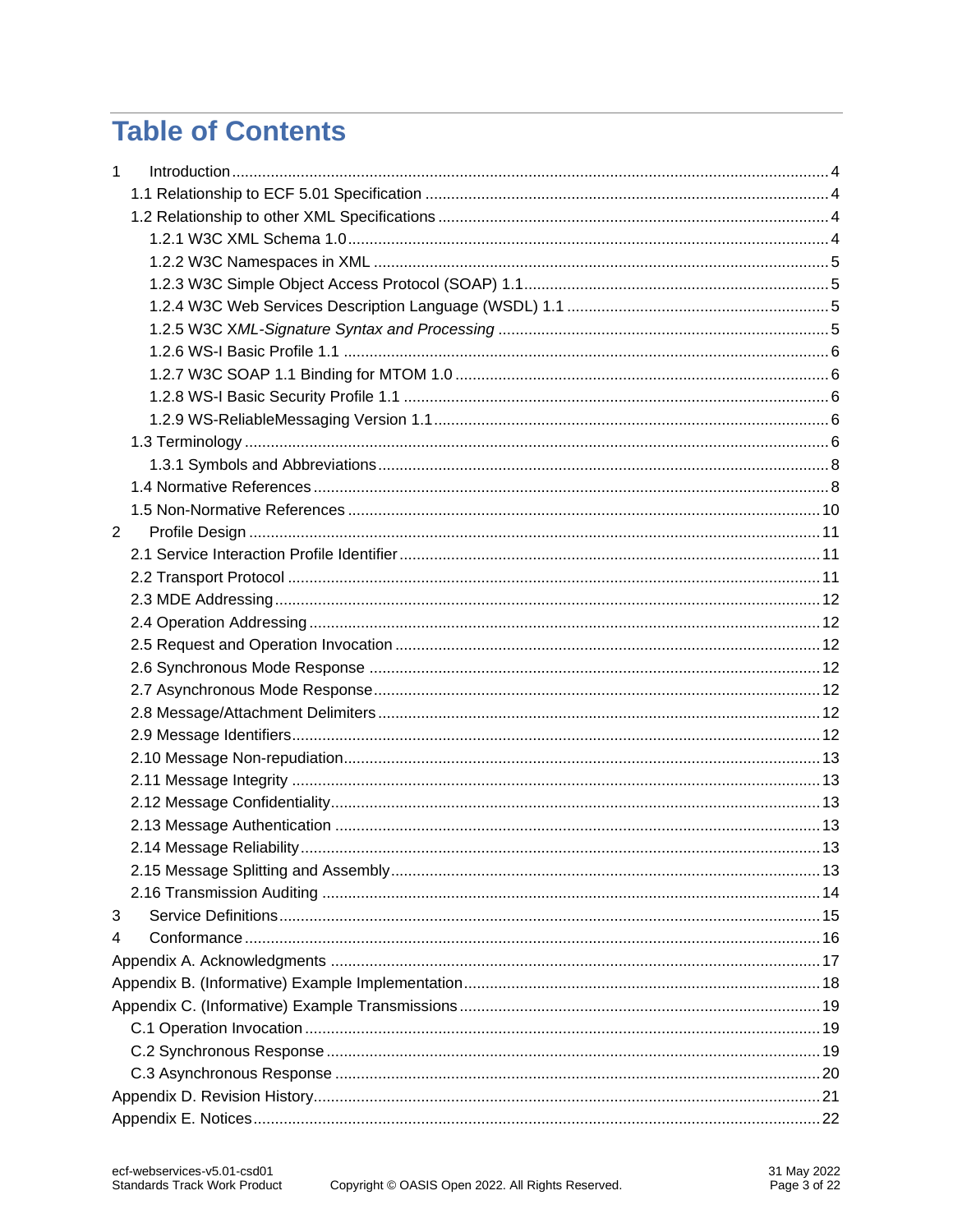# <span id="page-3-0"></span>**1 Introduction**

This document defines a Service Interaction Profile, as called for in section 7 of **[\[ECF 5.01\]](#page-7-2)**. The purpose of the Web Services Service Interaction Profile is to provide a web service-based system in conformance with the WS-I Basic Profile 1.1 (**[\[WS-I BP 1.1](#page-8-0)**]) and Basic Security Profile 1.1 (**[\[WS-I BSP 1.1](#page-8-1)**]) for use with the **[\[ECF 5.01\]](#page-7-2)** specification. This version adds support for bulk filings. Improves security support for tokens, attachments, and rights management through inclusion of WS-Security 1.1 and adds supports for message splitting and assembly through inclusion of WS-Reliable Messaging 1.1 (**[\[WSRM 1.1\]](#page-8-2)**). This specification requires an active network connection between the sending and receiving MDEs.

# <span id="page-3-1"></span>**1.1 Relationship to ECF 5.01 Specification**

The ECF 5.01 specification describes the technical architecture and the functional features of an electronic court filing system, that is, features needed to accomplish electronic filing in a court, pointing out both normative (required) and non-normative (optional) business processes it supports. The nonfunctional requirements associated with electronic filing transactions, and actions and services needed to accomplish the transactions, such as network structures and security infrastructures, are defined in related specifications, namely:

- Service interaction profile specifications defining communications infrastructures within which electronic filing transactions can take place.
- Document signature profile specifications that define mechanisms for stating or proving that a person signed a particular document.

This specification represents an ECF 5.01 service interaction profile based on web-services. It is intended for implementation in conjunction with the ECF 5.01 specification and at least one ECF 5.01 document signature profile specification. Specifically, in this service interaction profile, the implementation details for each of the Major Design Elements (MDEs), operations, and messages defined in the ECF 5.01 specification, are defined in Web Services Description Language (WSDL).

# <span id="page-3-2"></span>**1.2 Relationship to other XML Specifications**

Consistent with the ECF 5.01 principle of leveraging other existing, non-proprietary XML specifications wherever possible, this service interaction profile specification leverages previous specifications for web services messaging and security including the following:

- W3C XML Schema 1.0 **([\[XMLSCHEMA11-1,](#page-8-3) [XMLSCHEMA11-2\]](#page-8-4)).**
- W3C Namespaces in XML (**[\[XML-NAMES\]](#page-7-3)).**
- W3C Simple Object Access Protocol (SOAP) 1.1 (**[\[SOAP 1.1\]](#page-8-5)).**
- W3C Web WSDL 1.1 (**[\[WSDL 1.1\]](#page-8-6)).**
- W3C X*ML-Signature Syntax and Processing (***[\[XMLDSIG-CORE1\]](#page-8-7)).**
- *W3C SOAP 1.1 Binding for MTOM 1.0* **[\(\[SOAP MTOM 1.0\]](#page-8-8)***).*
- WS-I Basic Profile Version 1.1 (**[\[WS-I BP 1.1\]](#page-8-0)**).
- WS-I Basic Security Profile Version 1.1 (**[\[WS-I BSP 1.1\]](#page-8-1)**).
- OASIS WS-Reliable Messaging 1.1 (**[\[WSRM 1.1\]\)](#page-8-2)**.

The use of each of these specifications is described below.

### <span id="page-3-3"></span>**1.2.1 W3C XML Schema 1.0**

The W3C XML Schema 1.0 (**[\[XMLSCHEMA11-1,](#page-8-3) [XMLSCHEMA11-2\]](#page-8-4)**) specification defines an application protocol for imposing constraints on the storage layout and logical structure of data objects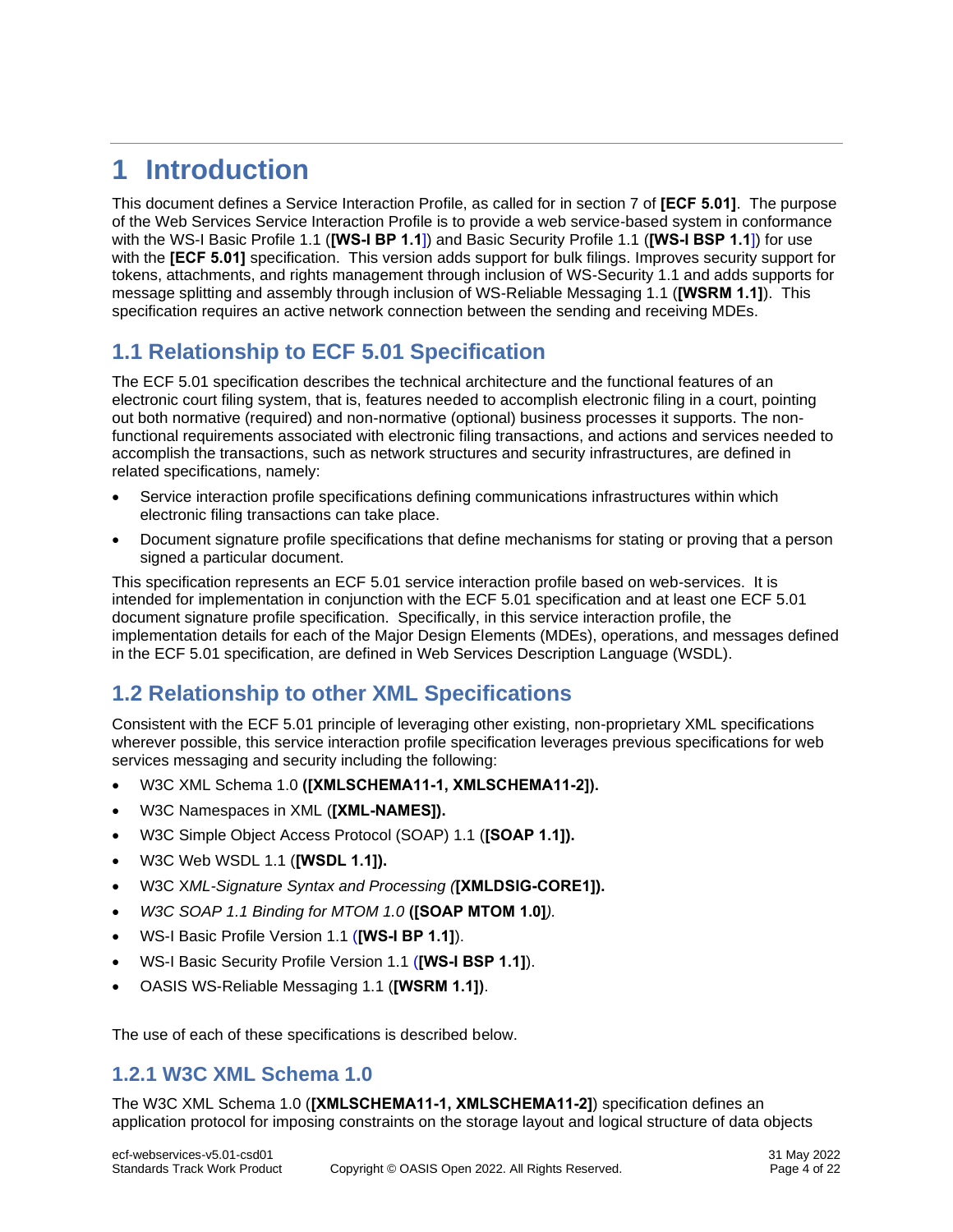using text tags or "markup." Compliance with the requirements of the XML Schema 1.0 specification is REQUIRED for compliance with this service interaction profile.

### <span id="page-4-0"></span>**1.2.2 W3C Namespaces in XML**

The W3C Namespaces in XML (**[\[XML-NAMES\]](#page-7-3))** specification defines conventions for defining and referring to separate XML tags. Compliance with the requirements of the Namespaces in XML specification is REQUIRED for compliance with this service interaction profile.

### <span id="page-4-1"></span>**1.2.3 W3C Simple Object Access Protocol (SOAP) 1.1**

The W3C SOAP 1.1 (**[\[SOAP 1.1\]](#page-8-5))** specification defines message exchange patterns and message structures for use with XML. Compliance with the requirements of the **[\[SOAP 1.1\]](#page-8-5)** specification is REQUIRED for compliance with this service interaction profile.

### <span id="page-4-2"></span>**1.2.4 W3C Web Services Description Language (WSDL) 1.1**

The W3C WSDL (**[\[WSDL 1.1\]](#page-8-6))** specification enables the description of services as sets of endpoints operating on messages. Compliance with the requirements of the **[\[WSDL 1.1\]](#page-8-6)** specification is REQUIRED for compliance with this service interaction profile.

An MDE implementation MUST consist of a **[\[SOAP 1.1\]](#page-8-5)** web service that implements the SOAP HTTP binding for that MDE's portType from the corresponding WSDL definition file as follows:

| <b>MDE</b>          | <b>WSDL Definition (normative)</b> | <b>WSDL Implementation (non-normative)</b> |  |
|---------------------|------------------------------------|--------------------------------------------|--|
| CourtPolicy MDE     | CourtPolicyMDE.wsdl                | CourtPolicyMDEService-Example.wsdl         |  |
| CourtRecord MDE     | CourtRecordMDE.wsdl                | CourtRecordMDEService-Example.wsdl         |  |
| CourtScheduling MDE | CourtSchedulingMDE.wsdl            | CourtSchedulingMDEService-Example.wsdl     |  |
| FilingAssembly MDE  | FilingAssemblyMDE.wsdl             | FilingAssemblyMDEService-Example.wsdl      |  |
| FilingReview MDE    | FilingReviewMDE.wsdl               | FilingReviewMDEService-Example.wsdl        |  |
| Service MDE         | ServiceMDE.wsdl                    | ServiceMDEService-Example.wsdl             |  |

Further, each MDE implementation MUST be accompanied by an implementation-specific WSDL document that imports the namespace defined in one of the above files and defines a  $\langle$ wsdl:service> element containing a <soap:address> element with a location attribute whose value provides an HTTP URL at which the MDE implementation can be invoked.

(Note that in the previous paragraph, a namespace prefix of "wsdl" is assumed to map to the <http://schemas.xmlsoap.org/wsdl/> namespace, while the namespace prefix of "soap" is assumed to map to the <http://schemas.xmlsoap.org/wsdl/soap/> namespace.)

Example (non-normative) implementation-specific WSDL documents for each MDE are provided with this specification and listed in the table above.

### <span id="page-4-3"></span>**1.2.5 W3C X***ML-Signature Syntax and Processing*

The W3C XML Signature Syntax and Processing **[\(\[XMLDSIG-CORE1\]](#page-8-7))** specification defines representations of signatures of Web resources, portions of protocol messages (anything that may be referenced by a URI), and procedures for computing and verifying such signatures. Compliance with the requirements of the XML Signature Syntax and Processing specification is REQUIRED for compliance with this service interaction profile.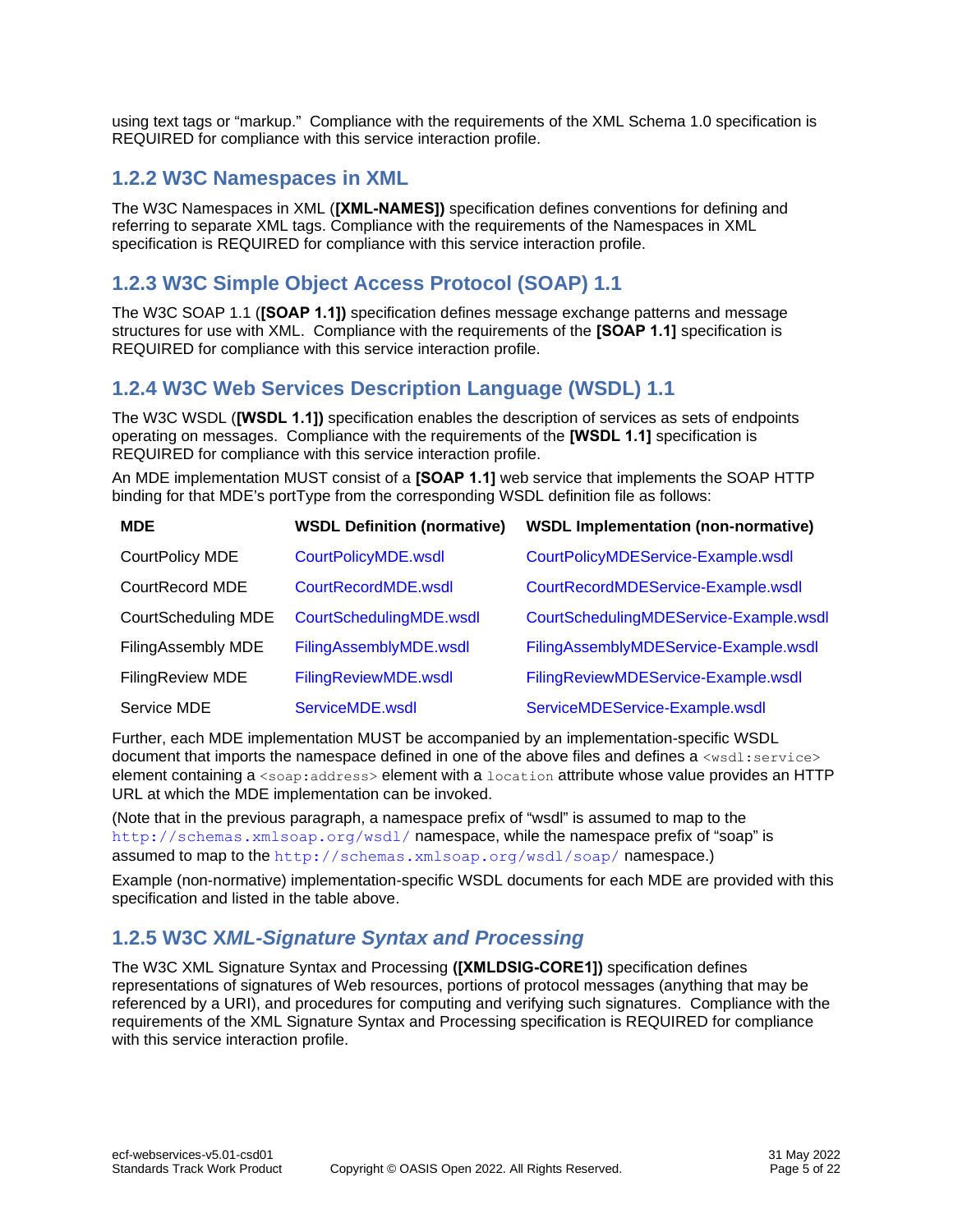### <span id="page-5-0"></span>**1.2.6 WS-I Basic Profile 1.1**

The WS-Interoperability Basic Profile 1.1 (**[\[WS-I BP 1.1](#page-8-0)**]) specification defines a set of best practices for implementing interoperable web services. Compliance with the requirements of the **[\[WS-I BP 1.1\]](#page-8-0)**, with the exceptions noted in Section 1.2.7, is REQUIRED for compliance with this service interaction profile.

### <span id="page-5-1"></span>**1.2.7 W3C SOAP 1.1 Binding for MTOM 1.0**

The SOAP 1.1 Binding for MTOM 1.0 (**[\[SOAP MTOM 1.0\]](#page-8-8)**) defines a set of best practices for implementing interoperable serialization of the SOAP envelope and its representation in the message. This binding MUST be used as a replacement for the WS-I Attachments Profile 1.0 and the W3C Simple SOAP Binding Profile in the WS-I Basic Profile **[\[WS-I BP 1.1\]](#page-8-0).** Compliance with the requirements of the **[\[SOAP MTOM 1.0\]](#page-8-8)** and the specifications that this binding references, the SOAP Message Transmission Optimization Mechanism (MTOM) (**[\[SOAP12-MTOM\]](#page-7-4)**) and the W3C XML-binary Optimized Packaging (XOP) specifications (**[\[XOP10\]](#page-8-9)**), is REQUIRED for compliance with the web services service interaction profile.

### <span id="page-5-2"></span>**1.2.8 WS-I Basic Security Profile 1.1**

The WS-Interoperability Basic Security Profile Version 1.0 (**[\[WS-I BSP 1.1\]](#page-8-1)**) complements **[\[WS-I BP 1.1\]](#page-8-0)** and defines a set of best practices for implementing interoperable and secure web services. With the exception of the requirements for use of the WS-I Attachments Profile 1.0 and the W3C Simple SOAP Binding Profile 1.0, compliance with the requirements of **[\[WS-I BSP 1.1\]](#page-8-1)** is REQUIRED for compliance with this service interaction profile. However, in many cases, **[\[WS-I BSP 1.1\]](#page-8-1)** is underspecified. The following options in **[\[WS-I BSP 1.1\]](#page-8-1)** are REQUIRED for compliance with this web services service interaction profile:

- E0002 Security Tokens Security tokens MUST be specified in additional security token profiles. (NOTE: This will be determined in Court Policy)
- R3103 A SIGNATURE MUST be a Detached Signature as defined by the XML Signature specification.

### <span id="page-5-3"></span>**1.2.9 WS-ReliableMessaging Version 1.1**

The WS-Reliability 1.1 (**[\[WS-RM 1.1\]](#page-8-2))** specification complements **[\[WS-I BP 1.1\]](#page-8-0)** and defines a set of extensions for exchanging SOAP messages with guaranteed delivery, no duplicates, and guaranteed message ordering.

# <span id="page-5-4"></span>**1.3 Terminology**

The key words "MUST", "MUST NOT", "REQUIRED", "SHALL", "SHALL NOT", "SHOULD", "SHOULD NOT", "RECOMMENDED", "MAY", and "OPTIONAL" in this document are to be interpreted as described in **[\[RFC2119\]](#page-7-5)** and **[\[RFC8174\]](#page-8-10)** when, and only when, they appear in all capitals, as shown here.

The key terms used in this specification include:

#### **Attachment**

Information transmitted between MDEs that is of an arbitrary format, and is related to the message(s) in the transmission in a manner defined in the ECF 5.01 specification. An attachment may be in XML format, non-XML text format, encoded binary format, or un-encoded binary format.

#### **Callback message**

A message transmission returned by some operations some time after the operation was invoked (asynchronously).

#### **Document**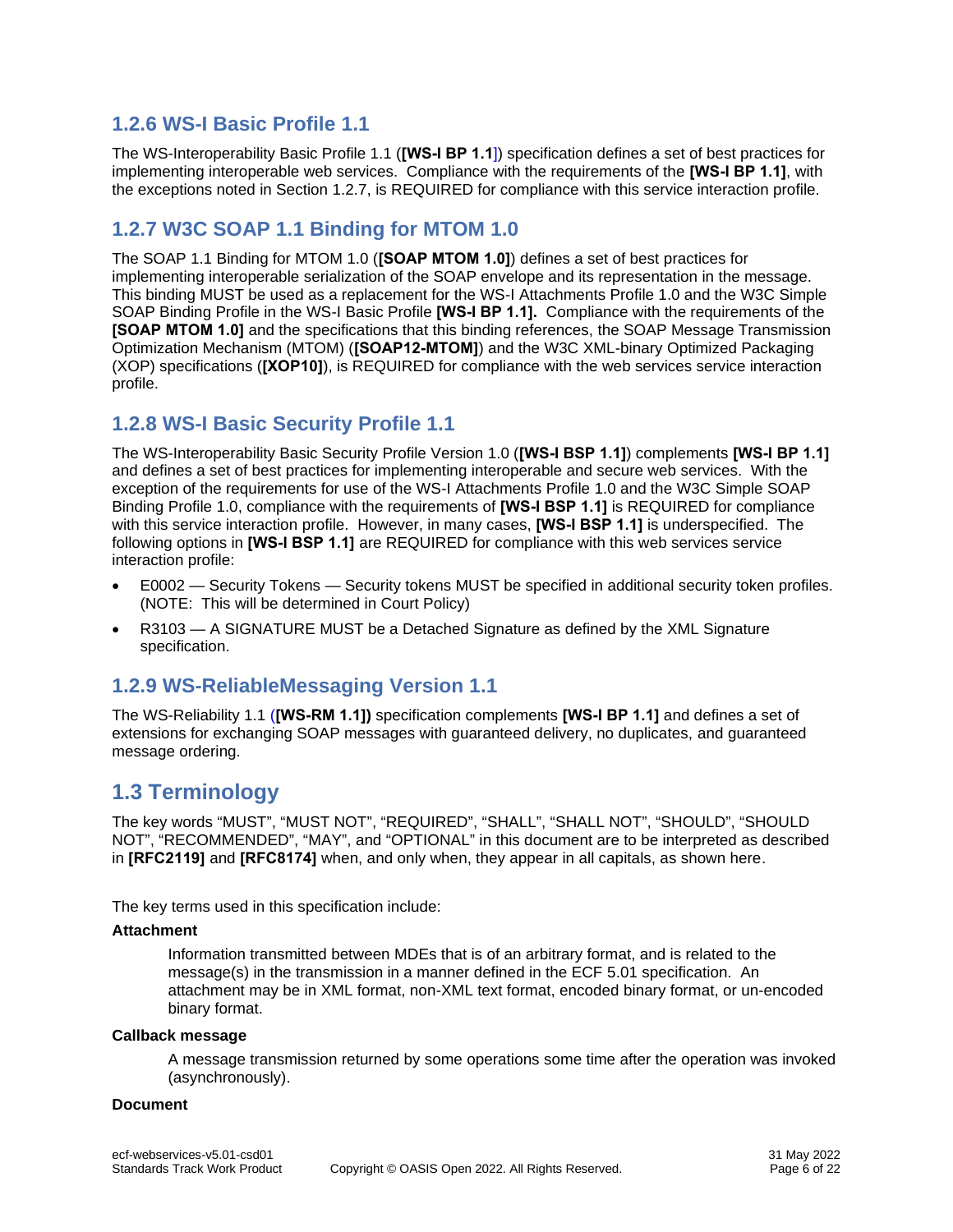An electronic equivalent of a document that would otherwise be filed on paper in a traditional, non-electronic fashion.

#### **Docketing**

The process invoked when a court receives a pleading, order or notice, with no errors in transmission or in presentation of required content, and records it as a part of the official record.

#### **Filer**

An attorney, judicial official or a *pro se* (self-represented) litigant who electronically provides filings (combinations of data and documents) for acceptance and filing by a court, or who has successfully filed filings with a court.

#### **Filing**

An electronic submission (with any associated data, one or many lead and connected documents, and the like) that has been assembled for the purpose of being filed, either into a specified court case, or to initiate a new court case.

#### **Major Design Element (MDE)**

A logical grouping of operations representing a significant business process supported by ECF 5.01. Each MDE operation receives one or more messages, returning a synchronous response message (a reaction to a message received) and returning an OPTIONAL asynchronous (later) response message to the originating message sender. An MDE in ECF is comparable to a UML "Component", "Port" or "Class" with the "implementationClass" stereotype.

#### **Message**

Information transmitted between MDEs that consists of a well-formed XML document that is valid against one of the defined message structure schemas in the ECF 5.01 specification. A message may be related to one or more attachments in a manner defined in the ECF 5.01 specification. A Message in ECF is comparable to a UML "Parameter" or "Class" with the "Type" stereotype.

#### **Message Transmission**

The sending of one or more messages and associated attachments to an MDE. Each transmission must invoke or respond to an operation on the receiving MDE, as defined in the ECF 5.01 specification.

#### **Operation (or MDE Operation)**

A function provided by an MDE upon receipt of one or more messages. The function provided by the operation represents a significant step in the court filing business process. A sender invokes an operation on an MDE by transmitting a request with an operation identifier and a set of messages. An Operation in ECF is comparable to a UML "Operation".

#### **Operation signature**

A definition of the input message(s) and synchronous response message associated with an operation. Each message is given a name and a type by the operation. The type is defined by a single one of the message structures defined in the ECF 5.01 specification.

#### **Receiving MDE**

In an Electronic Court Filing operation, the MDE that receives the request with the operation invocation performs the operation and sends the response.

#### **Sending MDE**

In an Electronic Court Filing operation, the MDE that sends the request including the operation invocation and receives the response with the results of the operation.

#### **Synchronous response**

A message transmission returned immediately (synchronously) as the result of an operation. Every operation has a synchronous response.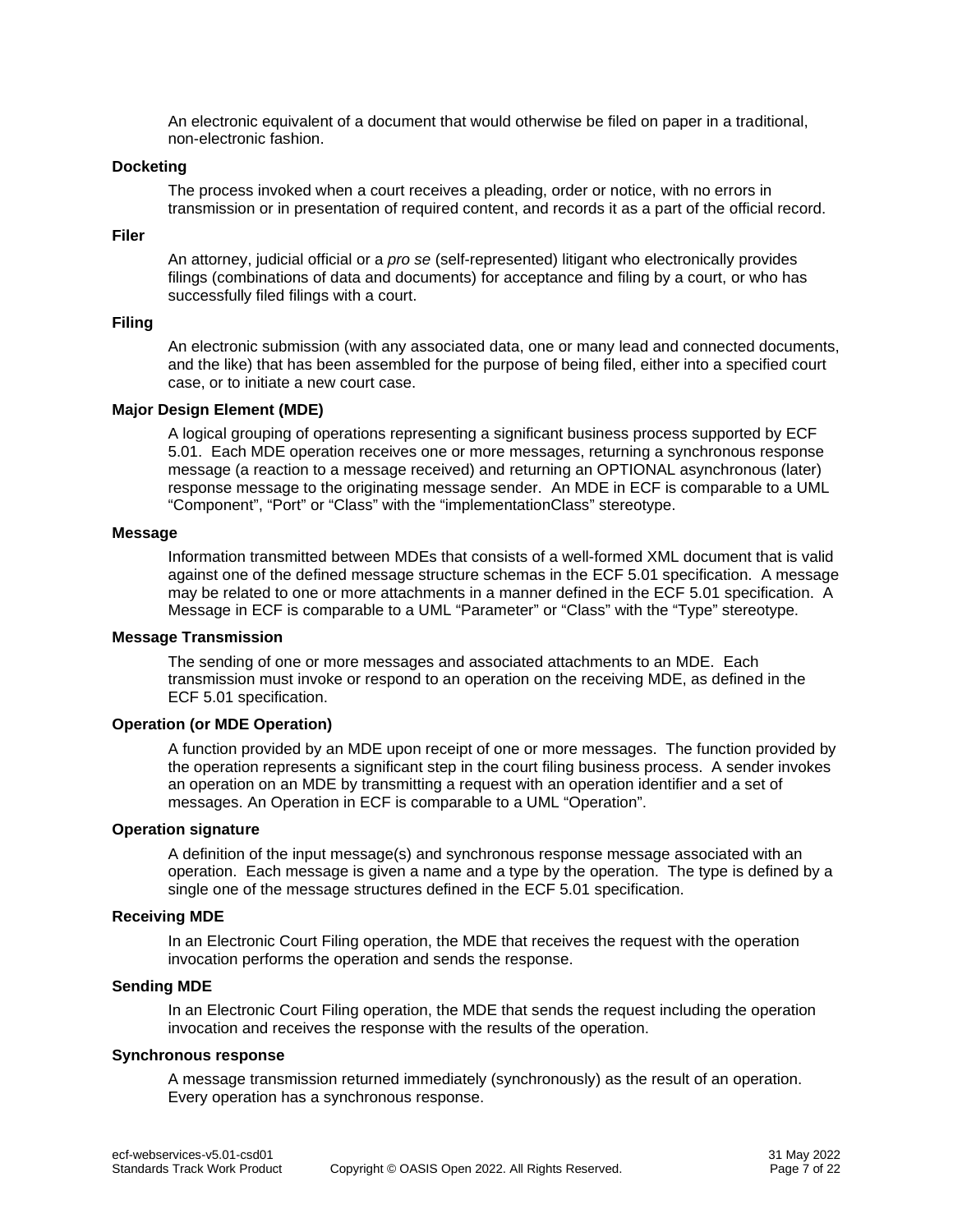### <span id="page-7-0"></span>**1.3.1 Symbols and Abbreviations**

The key symbols and abbreviations used in this specification include:

#### **ECF 5.01**

OASIS LegalXML Electronic Court Filing 5.01

#### **MDE**

Major Design Element

#### **OASIS**

Organization for the Advancement of Structured Information Standards

#### **SOAP**

Simple Object Access Protocol

#### **XML**

eXtensible Markup Language

#### **W3C**

World Wide Web Consortium

#### **WSDL**

Web Services Description Language

#### **WS-I**

Web Services Interoperability Organization

### <span id="page-7-1"></span>**1.4 Normative References**

<span id="page-7-7"></span><span id="page-7-6"></span><span id="page-7-5"></span><span id="page-7-4"></span><span id="page-7-3"></span><span id="page-7-2"></span>

| [ECF 5.01]    | Electronic Court Filing Version 5.01. Edited by James Cabral, Gary Graham, and<br>Philip Baughman. Latest stage: https://docs.oasis-open.org/legalxml-<br>courtfiling/ecf/v5.01/ecf-v5.01.html                                                                                     |  |  |
|---------------|------------------------------------------------------------------------------------------------------------------------------------------------------------------------------------------------------------------------------------------------------------------------------------|--|--|
| [SOAP12-MTOM] | SOAP Message Transmission Optimization Mechanism, M. Gudgin, N.<br>Mendelsohn, M. Nottingham, H. Ruellan, Editors, W3C Recommendation,<br>January 25, 2005, http://www.w3.org/TR/2005/REC-soap12-mtom-20050125/.<br>Latest version available at http://www.w3.org/TR/soap12-mtom/. |  |  |
| [XML-NAMES]   | Namespaces in XML 1.0 (Third Edition), T. Bray, D. Hollander, A. Layman, R.<br>Tobin, H. Thompson, Editors, W3C Recommendation, December 8, 2009,<br>http://www.w3.org/TR/2009/REC-xml-names-20091208/. Latest version available<br>at http://www.w3.org/TR/xml-names/.            |  |  |
| [RFC2045]     | Freed, N. and N. Borenstein, "Multipurpose Internet Mail Extensions (MIME) Part<br>One: Format of Internet Message Bodies", RFC 2045, DOI 10.17487/RFC2045,<br>November 1996, <https: info="" rfc2045="" www.rfc-editor.org="">.</https:>                                          |  |  |
| [RFC2046]     | N. Freed, Multipurpose Internet Mail Extensions (MIME) Part Two: Media Types,<br>http://www.ietf.org/rfc/rfc2046, IETF RFC 2046, November 1996.                                                                                                                                    |  |  |
| [RFC2119]     | Bradner, S., "Key words for use in RFCs to Indicate Requirement Levels", BCP<br>14, RFC 2119, DOI 10.17487/RFC2119, March 1997, <http: www.rfc-<br="">editor.org/info/rfc2119&gt;.</http:>                                                                                         |  |  |
| [RFC2616]     | R. Fielding, et al., <i>Hypertext Transfer Protocol — HTTP/1.1</i> ,<br>http://www.ietf.org/rfc/rfc2616, IETF RFC 2616, June 1999.                                                                                                                                                 |  |  |
| [RFC2617]     | J. Franks, P. Hallam-Baker, J. Hostetler, S. Lawrence, P. Leach, A. Luotonen, E.<br>Sink, and L. Stewart, HTTP Authentication: Basic and Digest Access<br>Authentication, http://www.ietf.org/rfc/rfc2617, RFC 2617, June 1999.                                                    |  |  |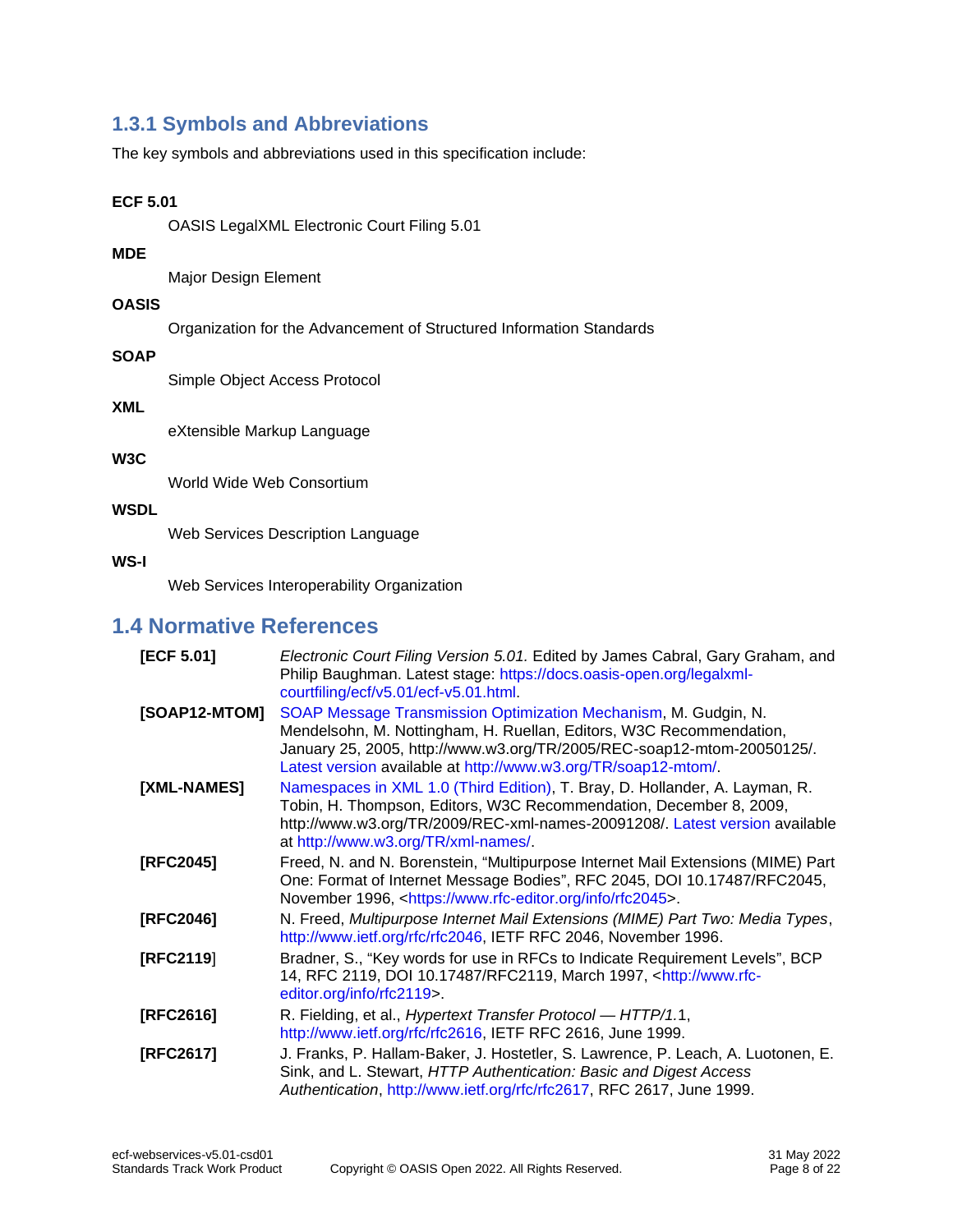<span id="page-8-11"></span><span id="page-8-10"></span><span id="page-8-9"></span><span id="page-8-8"></span><span id="page-8-7"></span><span id="page-8-6"></span><span id="page-8-5"></span><span id="page-8-4"></span><span id="page-8-3"></span><span id="page-8-2"></span><span id="page-8-1"></span><span id="page-8-0"></span>

| [RFC4122]       | Leach, P., Mealling, M., and R. Salz, "A Universally Unique Identifier (UUID)<br>URN Namespace", RFC 4122, DOI 10.17487/RFC4122, July 2005,<br><https: info="" rfc4122="" www.rfc-editor.org="">.</https:>                                                                                                                         |  |  |  |
|-----------------|------------------------------------------------------------------------------------------------------------------------------------------------------------------------------------------------------------------------------------------------------------------------------------------------------------------------------------|--|--|--|
| [RFC8174]       | Leiba, B., "Ambiguity of Uppercase vs Lowercase in RFC 2119 Key Words", BCP<br>14, RFC 8174, DOI 10.17487/RFC8174, May 2017, <http: www.rfc-<br="">editor.org/info/rfc8174&gt;.</http:>                                                                                                                                            |  |  |  |
| [XMLSCHEMA11-1] | W3C XML Schema Definition Language (XSD) 1.1 Part 1: Structures, S.<br>Gao, M. Sperberg-McQueen, H. Thompson, N. Mendelsohn, D. Beech, M.<br>Maloney, Editors, W3C Recommendation, April 5, 2012,<br>http://www.w3.org/TR/2012/REC-xmlschema11-1-20120405/. Latest version<br>available at http://www.w3.org/TR/xmlschema11-1/.    |  |  |  |
| [XMLSCHEMA11-2] | W3C XML Schema Definition Language (XSD) 1.1 Part 2: Datatypes, D.<br>Peterson, S. Gao, A. Malhotra, M. Sperberg-McQueen, H. Thompson, Paul V.<br>Biron, Editors, W3C Recommendation, April 5, 2012,<br>http://www.w3.org/TR/2012/REC-xmlschema11-2-20120405/. Latest version<br>available at http://www.w3.org/TR/xmlschema11-2/. |  |  |  |
| [SOAP 1.1]      | D. Box, et. Al., Simple Object Access Protocol (SOAP) 1.1,<br>http://www.w3.org/TR/2000/NOTE-SOAP-20000508, W3C Note, May 8, 2000.                                                                                                                                                                                                 |  |  |  |
| [SOAP MTOM 1.0] | D. Angelov, C. Ferris, A Karmarkar, C Liu, J Marsh, J Mischkinsky, A Nadalin, U<br>Yalçınalp, SOAP 1.1 Binding for MTOM 1.0,<br>http://www.w3.org/Submission/soap11mtom10/, W3C Member Submission, April<br>05, 2006.                                                                                                              |  |  |  |
| [WSDL 1.1]      | E. Christensen, F Curbera, G Meredith, S. Weerawarana, Web Services<br>Description Language 1.1, http://www.w3.org/TR/wsdl, W3C Note, March 15,<br>2001.                                                                                                                                                                           |  |  |  |
| [WS-I BP1.1]    | K. Ballinger, D. Ehnebuske, C. Ferris, M. Gudgin, M. Nottingham, C. K. Liu, P.<br>Yendluri, Basic Profile Version 1.1, http://www.ws-i.org/Profiles/BasicProfile-1.1-<br>2004-08-24.html, WS-I Organization, August 2004.                                                                                                          |  |  |  |
| [WS-I BSP 1.1]  | M. McIntosh, M. Gudgin, K. Scott Morrison, A. Barbir, Basic Security Profile<br>Version 1.1 (Final Material), http://www.ws-i.org/Profiles/BasicSecurityProfile-<br>1.1.html, WS-I Organization, January 2010.                                                                                                                     |  |  |  |
| [WS-RM 1.1]     | WS-ReliableMessaging 1.1, 15 November 2004, OASIS Standard,<br>http://docs.oasis-open.org/wsrm/ws-reliability/v1.1/wsrm-ws reliability-1.1-spec-<br>os.pdf                                                                                                                                                                         |  |  |  |
| [XML]           | Extensible Markup Language (XML) 1.0 (Fifth Edition), T. Bray, J. Paoli, M.<br>Sperberg-McQueen, E. Maler, F. Yergeau, Editors, W3C Recommendation,<br>November 26, 2008, http://www.w3.org/TR/2008/REC-xml-20081126/. Latest<br>version available at http://www.w3.org/TR/xml/.                                                   |  |  |  |
|                 | [XMLENC-CORE1] XML Encryption Syntax and Processing, D. Eastlake, J. Reagle, Editors, W3C<br>Recommendation, December 10, 2002, http://www.w3.org/TR/2002/REC-<br>xmlenc-core-20021210/. Latest version available at<br>http://www.w3.org/TR/xmlenc-core1/.                                                                        |  |  |  |
| [XMLDSIG-CORE1] | XML Signature Syntax and Processing Version 1.1, D. Eastlake, J.<br>Reagle, D. Solo, F. Hirsch, M. Nyström, T. Roessler, K. 9ou, Editors, W3C<br>Recommendation, April 11, 2013, http://www.w3.org/TR/2013/REC-xmldsig-<br>core1-20130411/. Latest version available at http://www.w3.org/TR/xmldsig-<br>core1/.                   |  |  |  |
| [XOP10]         | XML-binary Optimized Packaging, M. Gudgin, N. Mendelsohn, M. Nottingham, H.<br>Ruellan, Editors, W3C Recommendation, January 25, 2005,<br>http://www.w3.org/TR/2005/REC-xop10-20050125/. Latest version available at<br>http://www.w3.org/TR/xop10/.                                                                               |  |  |  |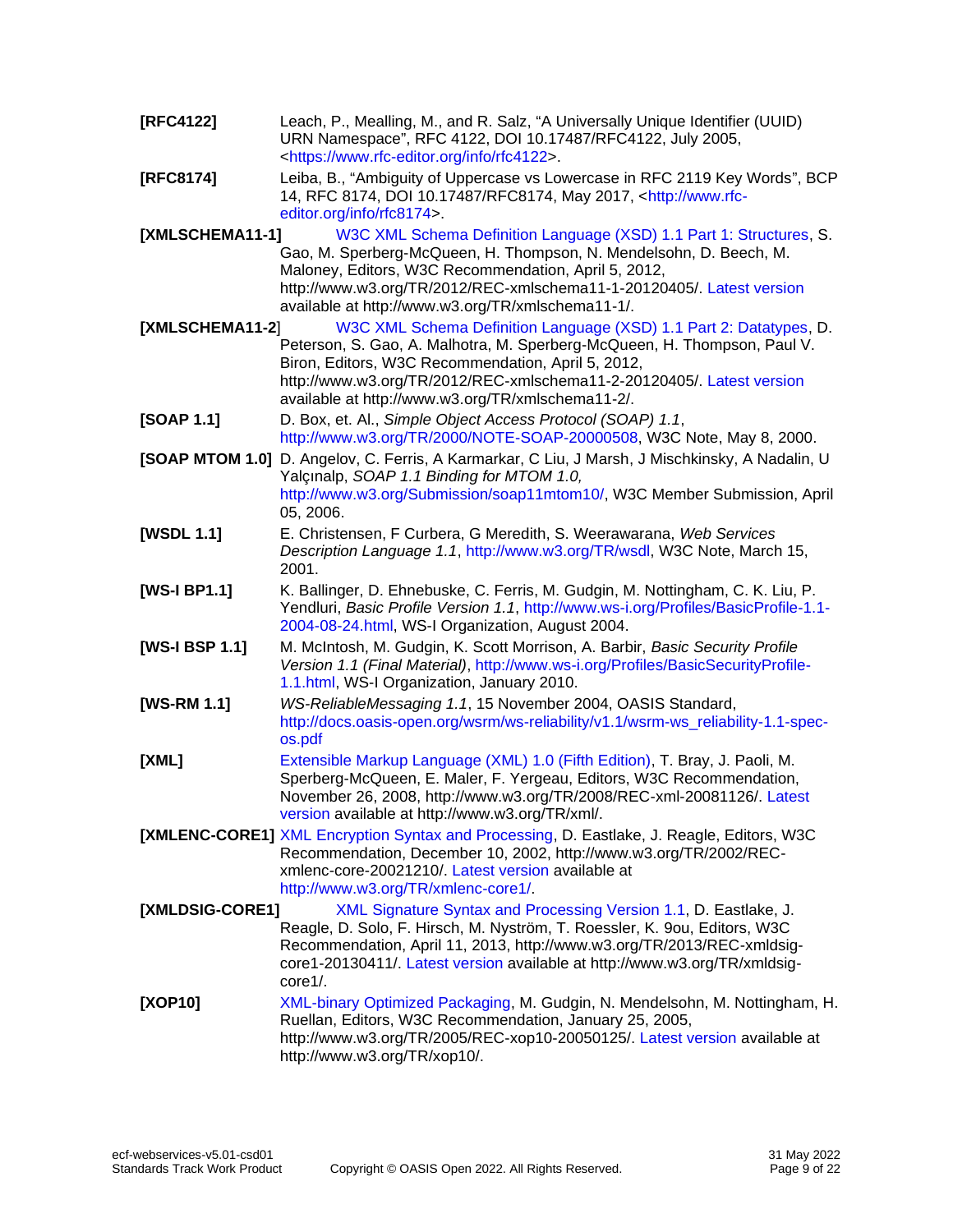# <span id="page-9-0"></span>**1.5 Non-Normative References**

<span id="page-9-1"></span>**[GRA WS-SIP]** *Global Justice Reference Architecture Web Services Service Interaction Profile 1.3*, [https://it.ojp.gov/GIST/56/Global-Reference-Architecture--GRA--Web-](https://it.ojp.gov/GIST/56/Global-Reference-Architecture--GRA--Web-Services-Service-Interaction-Profile-Version-1-3)[Services-Service-Interaction-Profile-Version-1-3,](https://it.ojp.gov/GIST/56/Global-Reference-Architecture--GRA--Web-Services-Service-Interaction-Profile-Version-1-3) Global Infrastructure/Standards Working Group, May 1, 2011.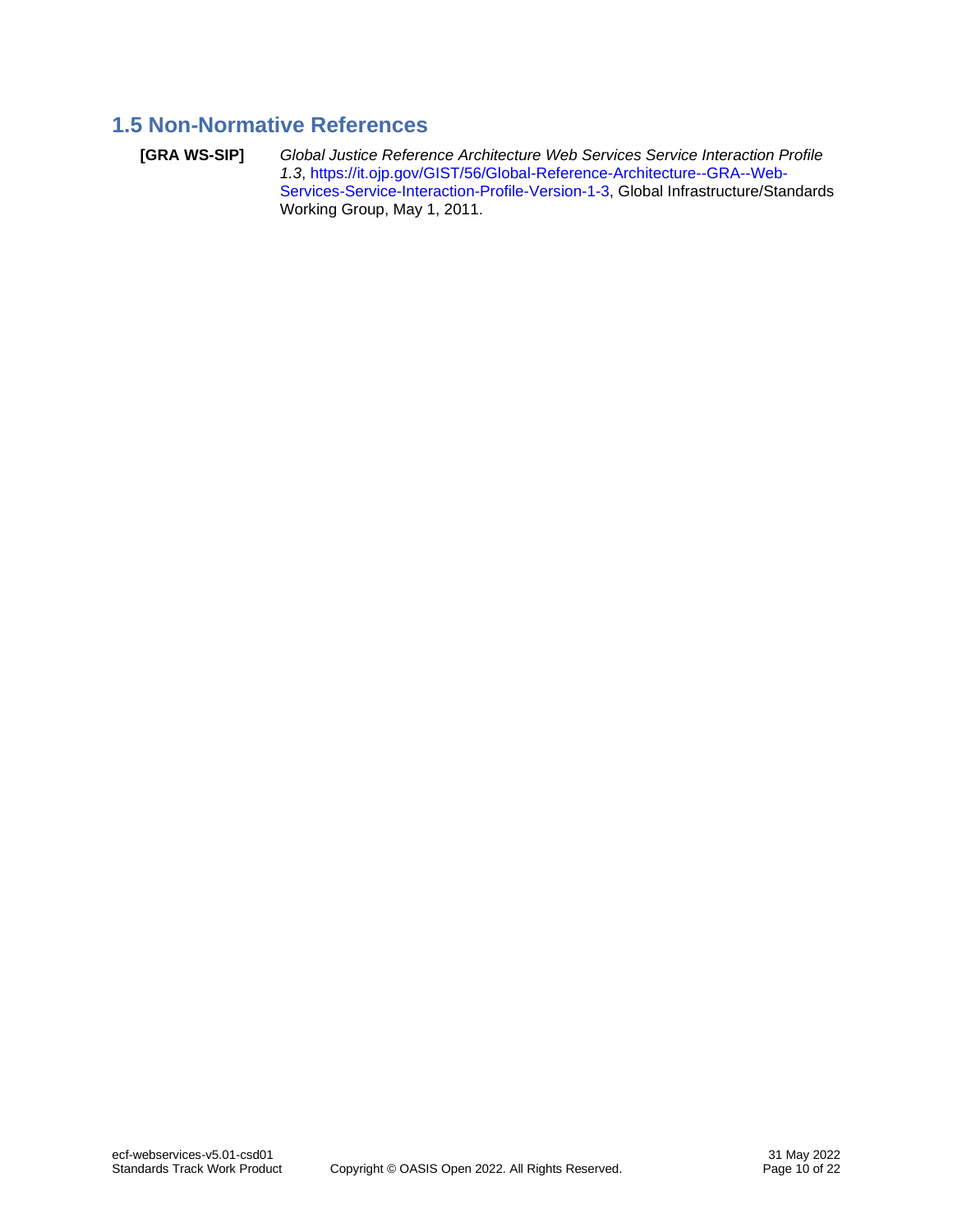# <span id="page-10-0"></span>**2 Profile Design**

This section describes the design of the Web Services Service Interaction Profile and identifies how it satisfies the requirements of a document signature profile listed in Section 5 of the **[\[ECF 5.01\]](#page-7-2)** specification. In addition, this profile is intended for compatibility with the Global Reference Architecture Web Services Service Interaction Profile **[\[GRA WS-SIP\]](#page-9-1)**.

# <span id="page-10-1"></span>**2.1 Service Interaction Profile Identifier**

Each ECF 5.01 service interaction profile MUST be identified with a unique URI which is used in the ECF 5.01 court policy to identify the service interaction profile(s) that a given MDE supports. The ECF 5.01 Web Services Service Interaction Profile will be identified by the following URI:

urn:oasis:names:tc:legalxml-courtfiling:schema:xsd:WebServicesProfile-5.01

All ECF 5.01 messages sent via this service interaction profile MUST include this URI in the <SendingMDEProfileCode> element. In addition, any court supporting this service interaction profile MUST include this URI in the <SupportedMessageProfile> element in the CourtFilingResponseMessage.

# <span id="page-10-2"></span>**2.2 Transport Protocol**

Each ECF 5.01 message transmission sent using this service interaction profile MUST be encapsulated in a SOAP message over the HTTP 1.1 protocol as defined in the **[\[WSI-I BP 1.1\]](#page-8-0)** and **[\[SOAP MTOM 1.0\]](#page-8-8)** specifications. Figure 1 illustrates the containment of ECF 5.01 messages and attachments within a SOAP Message Package. For compliance with this specification, a SOAP envelope MUST contain one or more messages and MAY contain one or more attachments.



Figure 1. SOAP Envelope with ECF 5.01 Messages and Attachments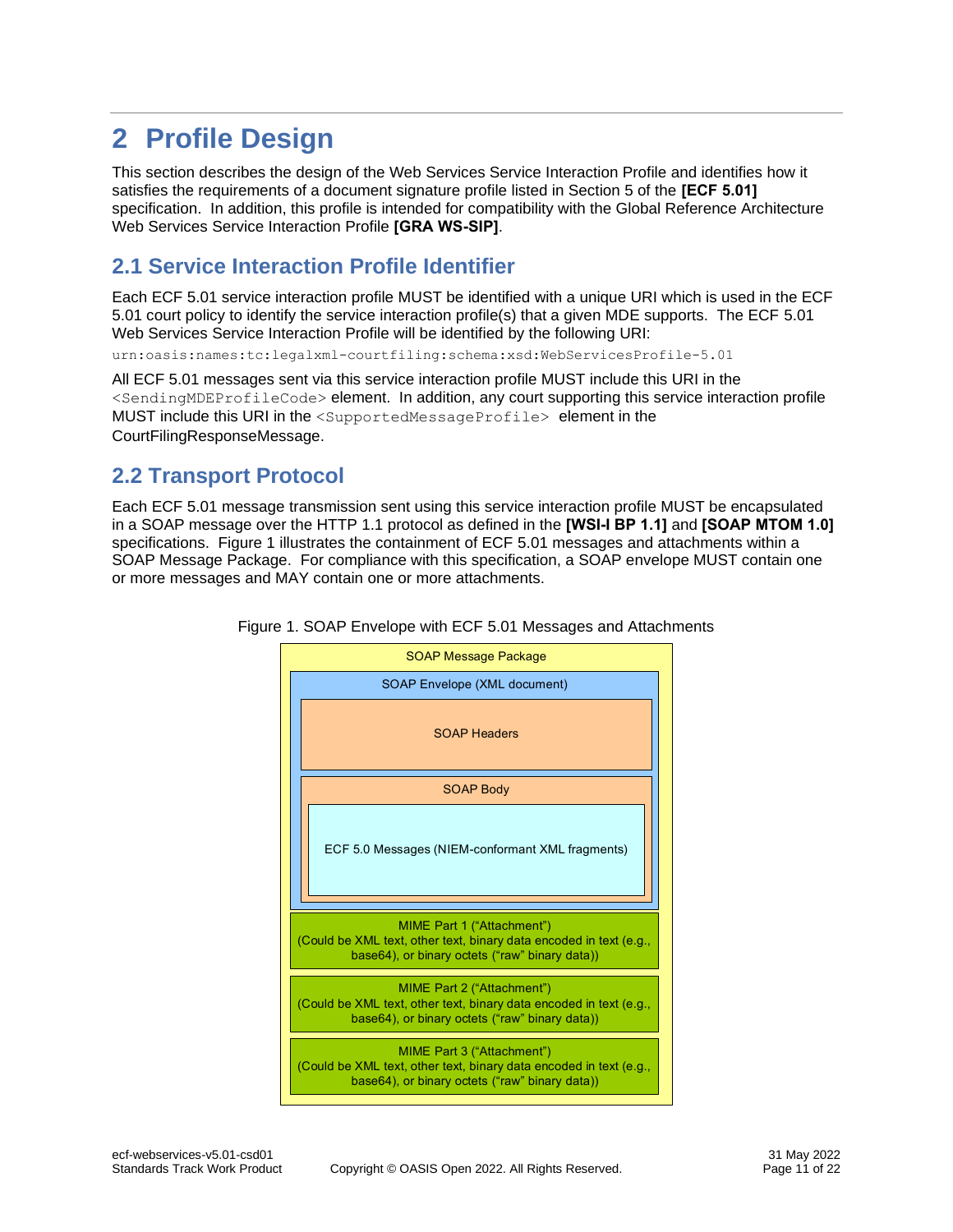# <span id="page-11-0"></span>**2.3 MDE Addressing**

Each ECF message transmission sent using this service interaction profile MUST identify the sending and receiving MDEs with universally unique address identifiers. The identifier for each MDE will be assigned by the organization that manages the MDE and MUST be the HyperText Transfer Protocol (HTTP) or HTTP over Secure Socket Layer (SSL) permanent URL for the MDE web service.

This URL MUST be the value of the location attribute of the <soap: address> element contained within the <wsdl:service> element that binds the MDE's portType to a service, and that is defined in the implementation-specific WSDL document discussed in section 1.2.4 above.

For instance, a conformant MDE ID of a web service at courts.wa.gov using HTTP over SSL on port 8000 would be as follows:

[https://courts.wa.gov:8000](https://courts.wa.gov:8000/)

# <span id="page-11-1"></span>**2.4 Operation Addressing**

Each message transmission MUST either identify the operation or operations being invoked or be a synchronous response to a previous request. Each operation MUST be either a REQUIRED operation as defined in the ECF 5.01 specification or an OPTIONAL operation identified as supported by the court through the current machine-readable court policy. The response to a request for an operation not supported by the court MUST be reported using the <cbrn:MessageContentError> element in the core message OR a SOAPFault in the SOAP envelope.

# <span id="page-11-2"></span>**2.5 Request and Operation Invocation**

Each message transmission MUST identify the operation being invoked within the SOAP Body only; the (qualified) operation name MUST be the qualified name of the first child element of the SOAP body element, as called for in section 7.1 of the **[\[SOAP 1.1\]](#page-8-5)** specification.

An MDE implementation MAY allow message transmissions that include a soapaction HTTP header.

In compliance with the **[\[WSI-I BP 1.1\]](#page-8-0)** specification, a receiving MDE MAY NOT rely on the value of the SOAPAction HTTP header in processing the message.

# <span id="page-11-3"></span>**2.6 Synchronous Mode Response**

Synchronous responses to requests MUST be encoded using the MIME binding defined in Section 4.1.1 of the **[\[SOAP MTOM 1.0\]](#page-8-8)** specification.

# <span id="page-11-4"></span>**2.7 Asynchronous Mode Response**

The receiving MDE MUST deliver the asynchronous response to a request sent using the web services service interaction profile by sending the asynchronous response to the sending MDE via the web services service interaction profile. The response message transmission MUST conform to the rules for message transmissions established in section 2.5 of this specification above.

### <span id="page-11-5"></span>**2.8 Message/Attachment Delimiters**

The ECF 5.01 messages MUST be encapsulated in the SOAP Body. All other attachments MUST be included in separate MIME parts as shown in Figure 1. The delimiters between the message and the first attachment, and between attachments, MUST comply with the rules for delimiting MIME parts as defined in **[\[RFC2045\]](#page-7-6).**

### <span id="page-11-6"></span>**2.9 Message Identifiers**

Each MIME part that includes an attachment MUST have a unique "Content-ID" as defined in **[\[RFC2045\]](#page-7-6)** that uniquely identifies the content within that part.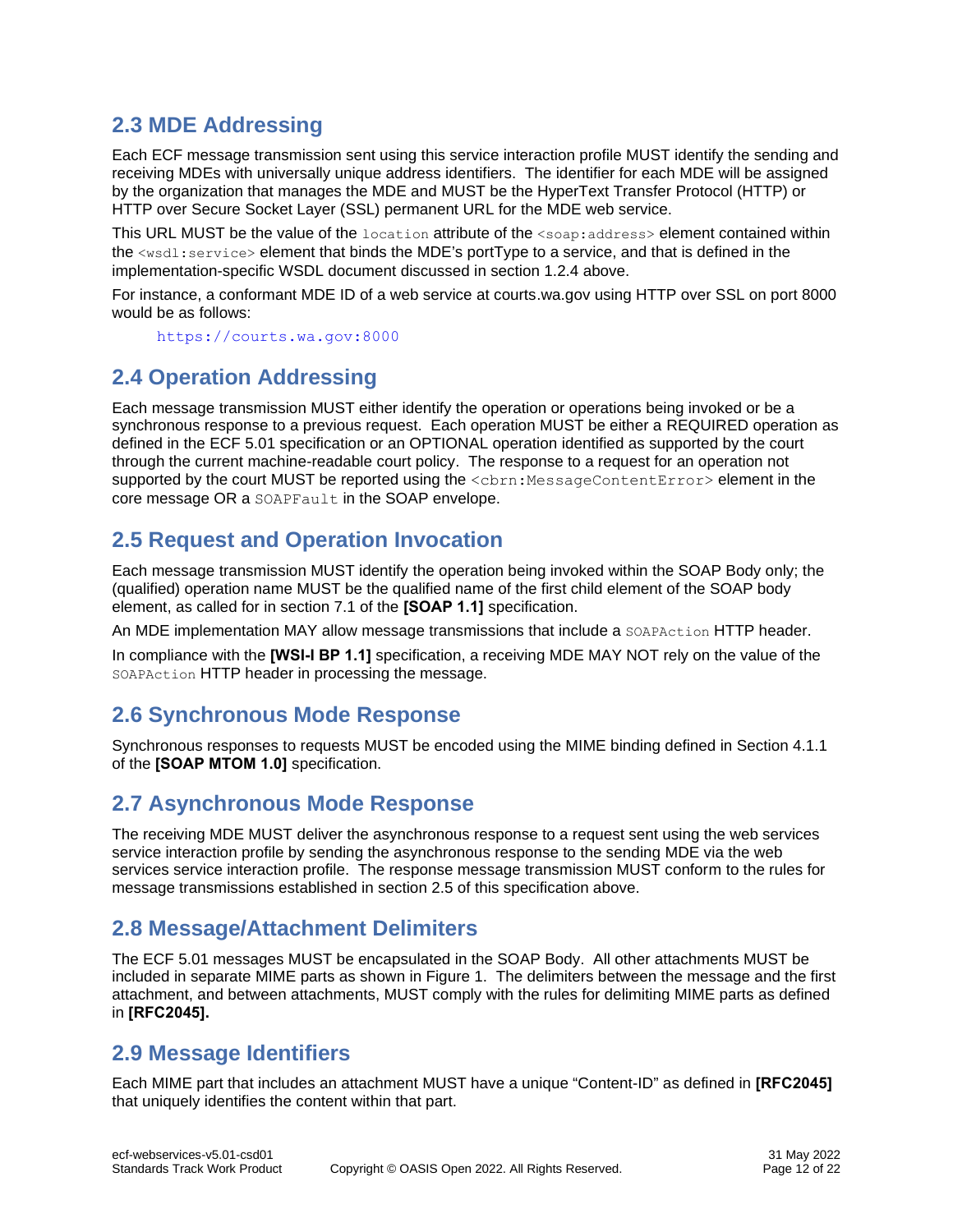# <span id="page-12-0"></span>**2.10 Message Non-repudiation**

The SOAP message MAY include a digital signature applied to the SOA Body and all MIME parts that contain messages or attachments. The digital signature MUST be conformant with Section 8 of the **[\[WS-I](#page-8-1)  [BSP 1.1\]](#page-8-1)** specification which references the **[\[XMLDSIG-CORE1\]](#page-8-7)** specification. The algorithms defined by **[\[XMLDSIG-CORE1\]](#page-8-7)** support non-repudiation of the signer and signing date through a digital signature created using the signer's private key. Because the sender is the only one with access to the private key and the date is included in the signature, receivers can be reasonably assured of the signer and signing date.

# <span id="page-12-1"></span>**2.11 Message Integrity**

The algorithms defined by **[\[XMLDSIG-CORE1](#page-8-7)**] support message integrity through inclusion of a publickey-based digital signature. Because the signing date and message hash are included in the signature and the entire signature is computed using the sender's private key, the receiver can compare the hashes to verify that the message has not been altered since it left the control of the sender on the specified date.

# <span id="page-12-2"></span>**2.12 Message Confidentiality**

If the Filing Review MDE supports the filing of confidential filings and publishes the court's public key in court policy, messages and attachments MAY be encrypted for filing into the court according to Section 9 of the **[\[WS-I BSP 1.1\]](#page-8-1)** specification which references the **[\[XMLENC-CORE1\]](#page-8-11)** specification. Because the Filing Review MDE is the only one with access to the court's private key, filers can be reasonably assured that only the Filing Review MDE will be able to read the message or attachment.

This mechanism MAY be used to protect sensitive or confidential information in a filing such as the FilingPaymentMessage However, this specification does NOT support the transmission of messages and attachments encrypted with the court's public key to other parties in the case. Any messages and attachments transmitted to other parties MUST be either encrypted with the party's public key or not encrypted. This specification and the **[\[ECF 5.01\]](#page-7-2)** specification do NOT define the exchange or publication of public keys by persons or organizations other than the court.

# <span id="page-12-3"></span>**2.13 Message Authentication**

Each MDE MAY define HTTP credentials for authentication to access the operations supported by that MDE. If authentication is required, the sending MDE MUST include the credentials in the request as defined in **[\[RFC2617\]](#page-7-7)**.

For instance, the Filing Review MDE MAY assign user ID and password pairs to each supported Filing Assembly MDE, and require authentication for ReviewFiling operations but not query operations. In that case, each Filing Assembly MDE would include the user ID and password assigned to them in each filing.

# <span id="page-12-4"></span>**2.14 Message Reliability**

If a court expresses support for message reliability in human-readable court policy, a sending MDE MAY include reliability extensions to the SOAP envelope as defined in the **[\[WS-RM 1.1\]](#page-8-2)** specification. An MDE that receives a request with a SOAP envelope that includes reliability extensions MUST include reliability extensions as defined by **[\[WS-RM 1.1\]](#page-8-2)** in the response.

# <span id="page-12-5"></span>**2.15 Message Splitting and Assembly**

**[\[WS-RM 1.1\]](#page-8-2)** defines mechanisms by which messages MAY be split into multiple pieces that are assigned sequence numbers and transmitted separately by the RM Source (sending MDE) and reassembled into the complete message by the RM Destination (receiving MDE).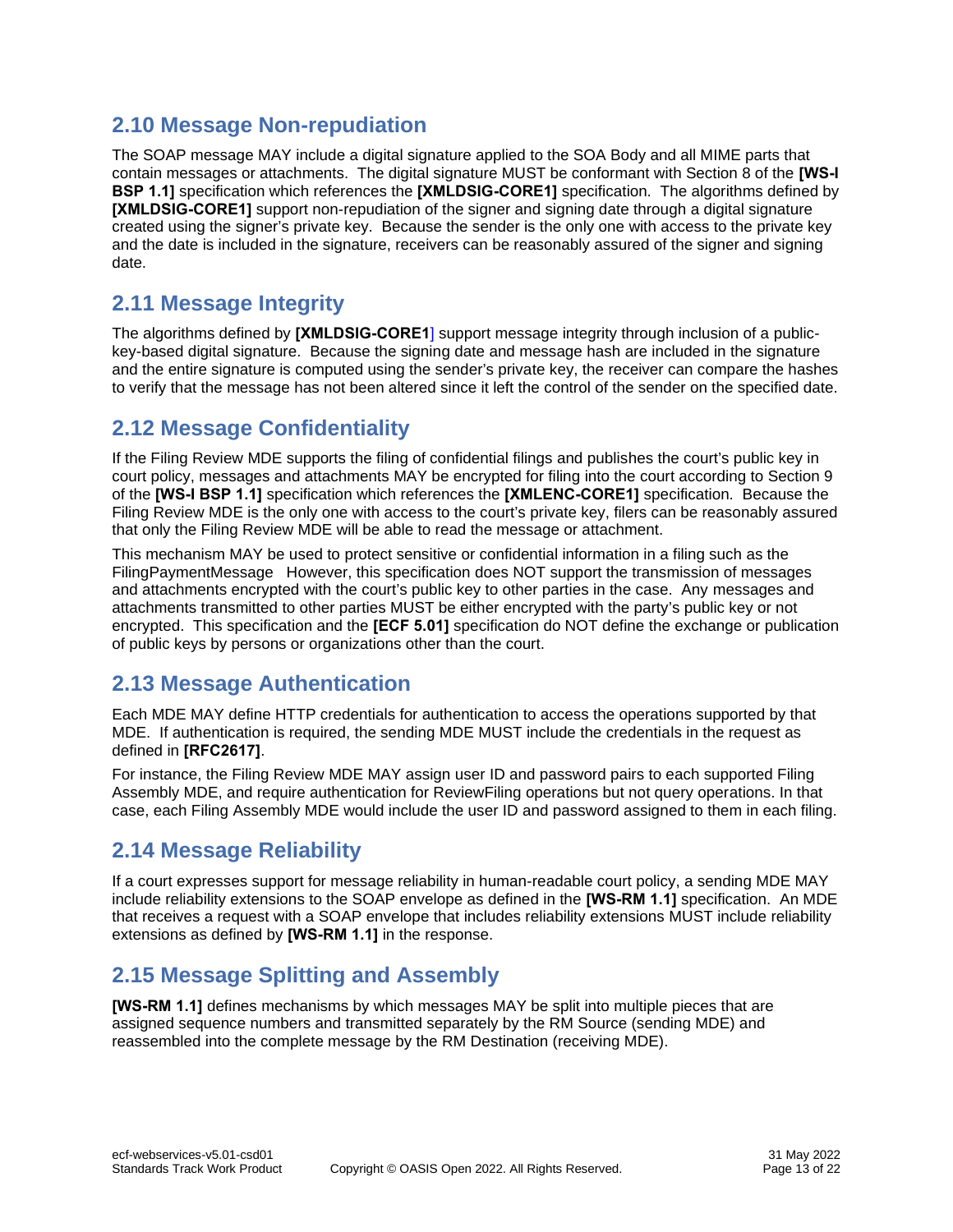# <span id="page-13-0"></span>**2.16 Transmission Auditing**

An implementation of the web services message profile MUST ensure that the complete SOAP message, including the SOAP envelope, any attachments, and signatures, is available to the receiving MDE for persisting and auditing purposes.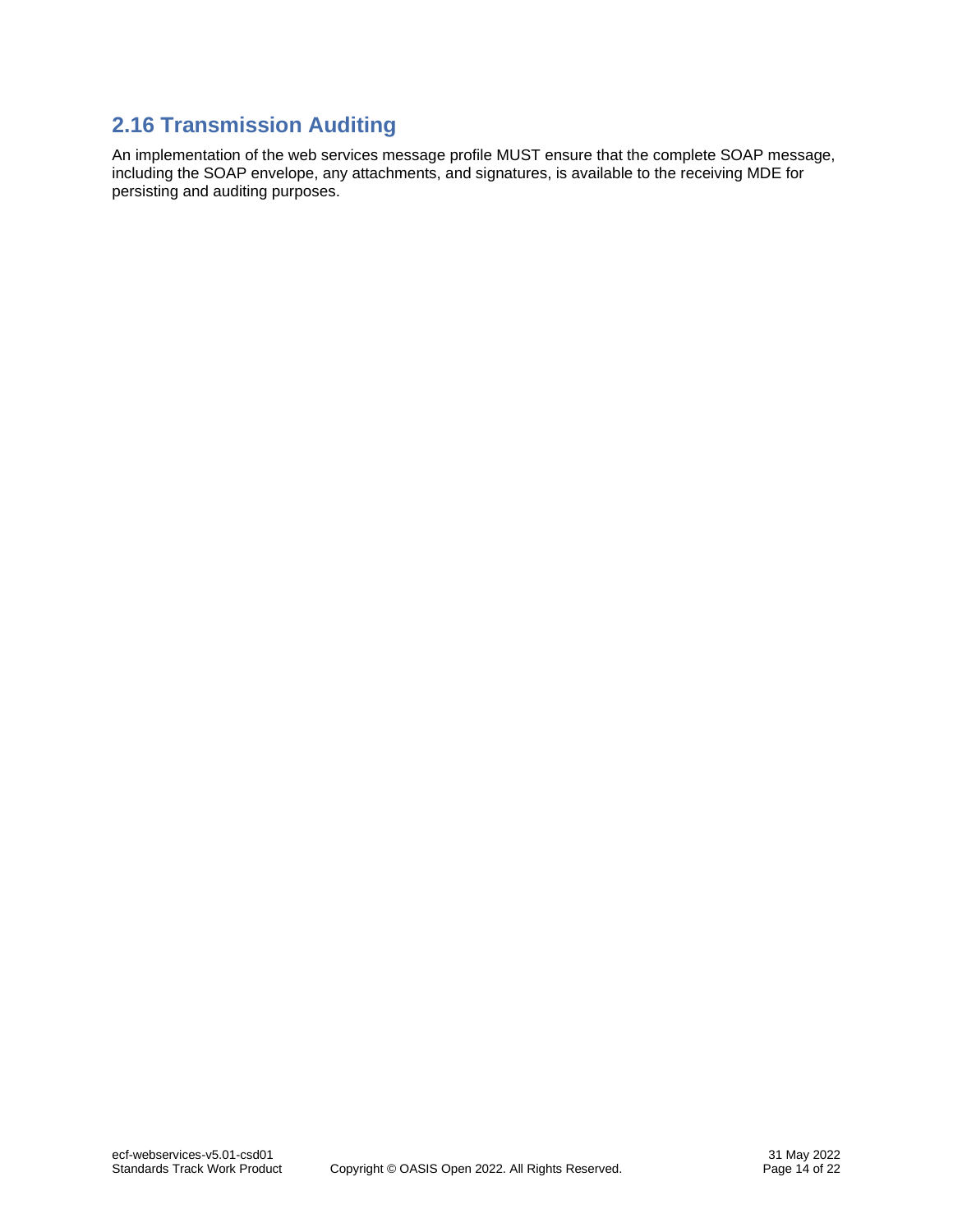# <span id="page-14-0"></span>**3 Service Definitions**

Implementation of this service interaction profile MUST be described in a WSDL file that imports that imports one or more of the following WSDL definition files:

[CourtPolicyMDE.wsdl](schema/CourtPolicyMDE.wsdl) [CourtRecordMDE.wsdl](schema/CourtRecordMDE.wsdl) [CourtSchedulingMDE.wsdl](schema/CourtSchedulingMDE.wsdl) [FilingAssemblyMDE.wsdl](schema/FilingAssemblyMDE.wsdl) [FilingReviewMDE.wsdl](schema/FilingReviewMDE.wsdl) [ServiceMDE.wsdl](schema/ServiceMDE.wsdl)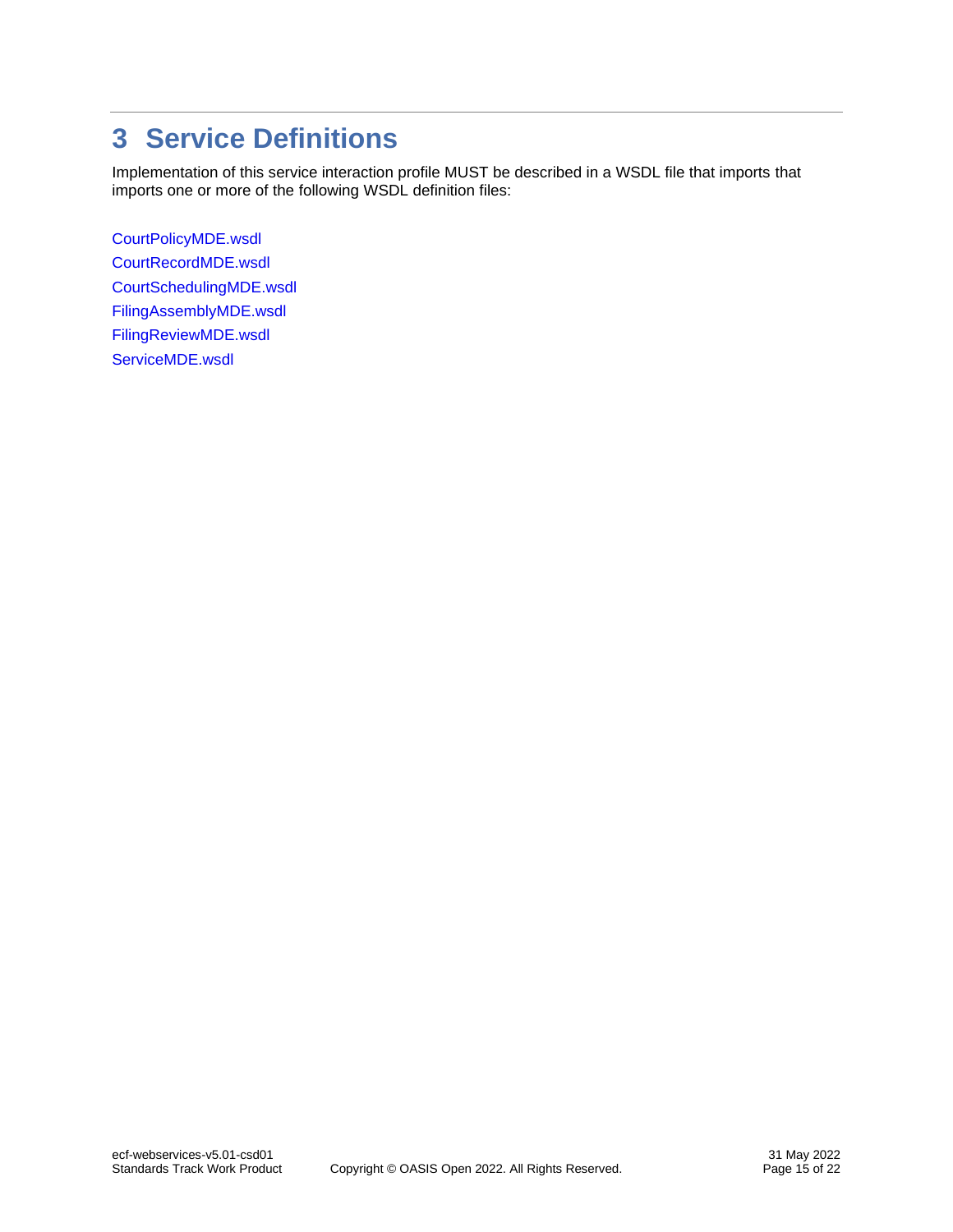# <span id="page-15-0"></span>**4 Conformance**

An MDE conforms with the ECF 5.01 Web Services SIP if the implementation of the MDE meets the requirements in [Introduction](#page-3-0) and [Profile Design](#page-10-0) and publishes a WSDL as required in [Service Definitions.](#page-14-0)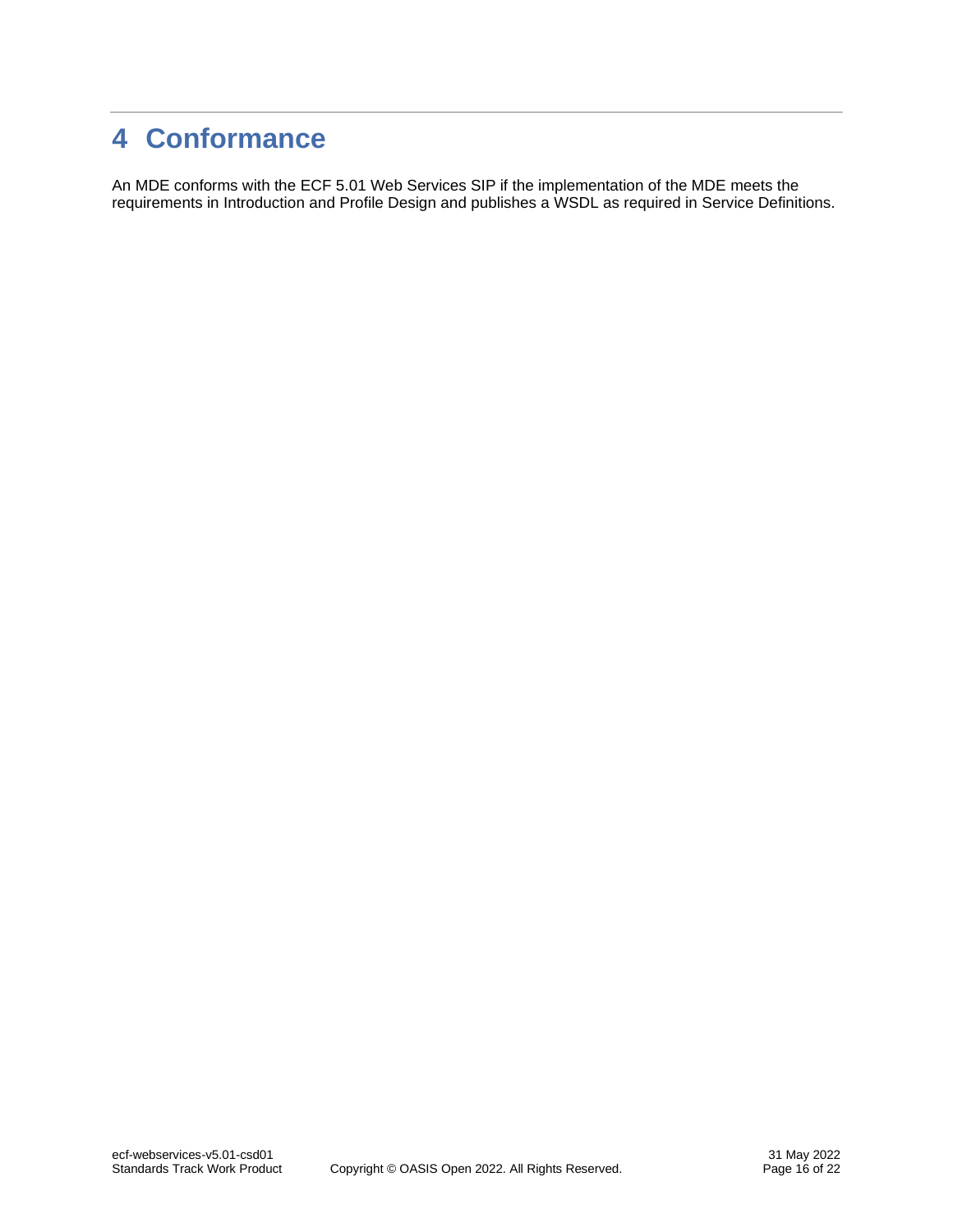# <span id="page-16-0"></span>**Appendix A. Acknowledgments**

The following individuals have participated in the creation of this specification and are gratefully acknowledged:

#### **Participants:**

Philip Baughman, Tyler Technologies, Inc. James Cabral, InfoTrack US Eric Eastman, InfoTrack US Ryan Foley, i3-ImageSoft LLC Gary Graham, Arizona Supreme Court Barbara Holmes, National Center for State Courts George Knecht, InfoTrack US James McMillan, National Center for State Courts Enrique Othon, Tyler Technologies, Inc. Jim Price, Arizona Supreme Court Brock Rogers, File & ServeXpress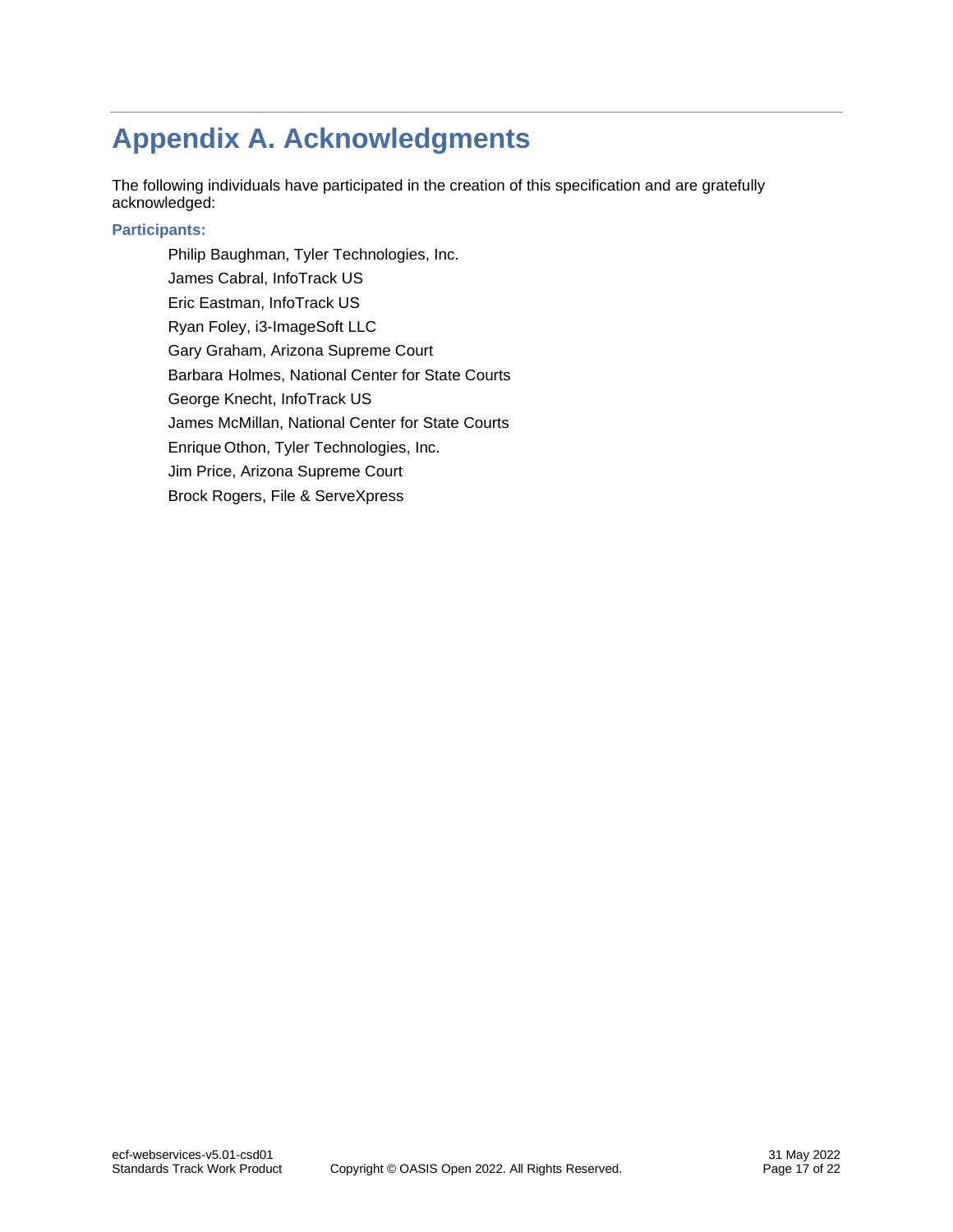# <span id="page-17-0"></span>**Appendix B. (Informative) Example Implementation**

This non-normative section provides an example WSDL implementation of this service interaction profile. This is also included in [FilingReviewMDEService-Example.wsdl](examples/FilingReviewMDEService-Example.wsdl) file included with this specification. Note that the following is for illustrative purposes only.

```
<definitions targetNamespace="https://docs.oasis-open.org/legalxml-
courtfiling/ns/v5.01/WebServices-ImplementationExample" xmlns:wsmp="https://docs.oasis-
open.org/legalxml-courtfiling/ns/v5.01/WSDL/FilingReviewMDE"
xmlns:xsd="http://www.w3.org/2001/XMLSchema"
xmlns:soap="http://schemas.xmlsoap.org/wsdl/soap/"
xmlns:wsdl="http://schemas.xmlsoap.org/wsdl/" xmlns="http://schemas.xmlsoap.org/wsdl/">
   <import namespace="https://docs.oasis-open.org/legalxml-
courtfiling/ns/v5.01/WSDL/FilingReviewMDE" location="../schema/FilingReviewMDE.wsdl"/>
   <service name="FilingReviewMDEService">
          <port name="FilingReviewMDE" binding="wsmp:FilingReviewMDESoap">
                  <soap:address location="https://localhost/..."/>
          \langle/port\rangle</service>
</definitions>
```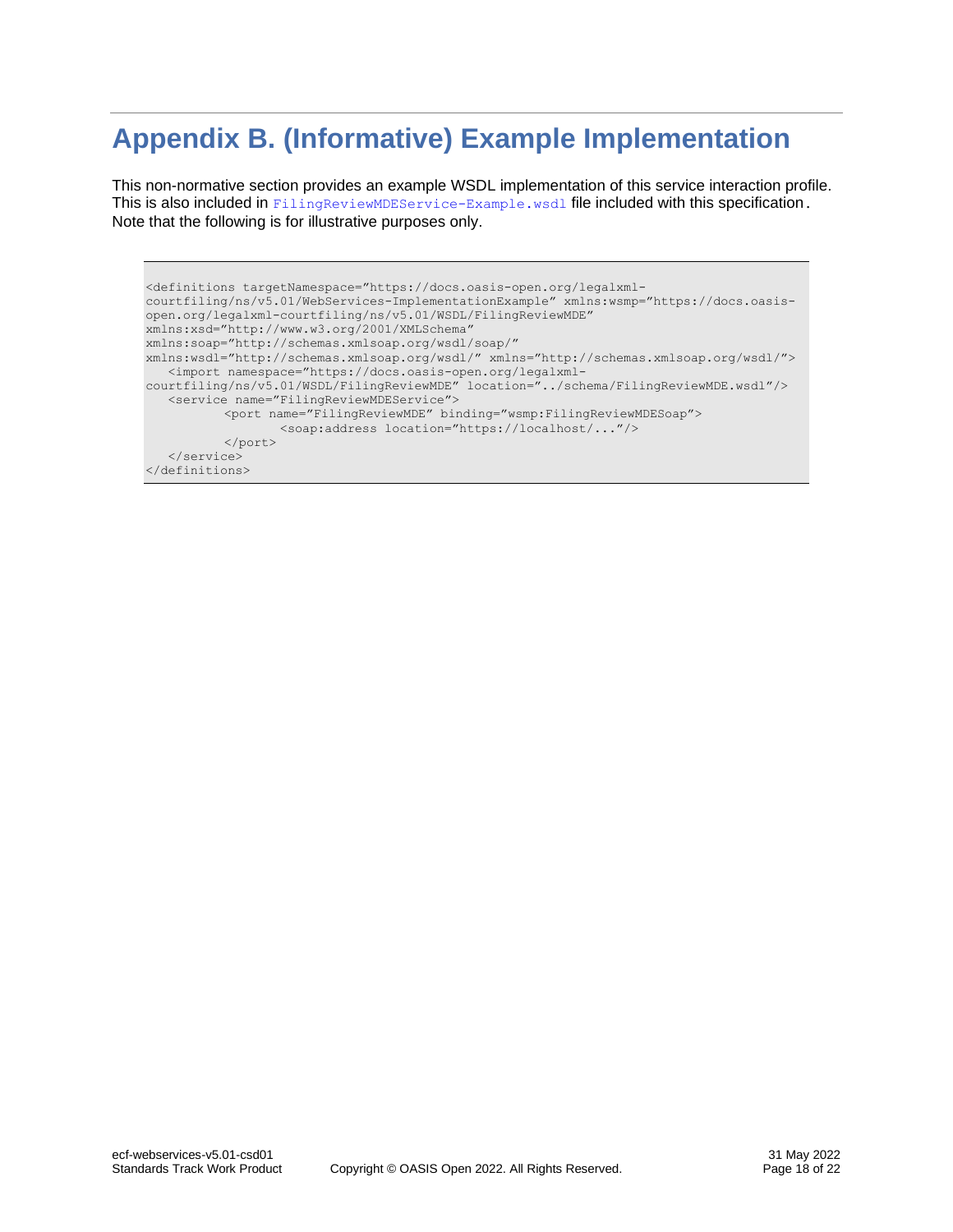# <span id="page-18-0"></span>**Appendix C. (Informative) Example Transmissions**

This non-normative section provides an example transmission that demonstrates an operation invocation, a synchronous response, and an asynchronous response using this service interaction profile. Note that these examples are for illustrative purposes only.

# <span id="page-18-1"></span>**C.1 Operation Invocation**

This is an example of a request including a ReviewFiling operation invocation.

```
MIME-Version: 1.0
Content-Type: Multipart/Related; boundary=boundary; 
  type="application/xop+xml";
    start="Envelope"
   start-info="text/xml"
--boundary
Content-Type:application/xop+xml;
text/xml; charset="UTF-8"
Content-Transfer-Encoding: 8bit
Content-ID: Envelope
< ?xml version='1.0' ?>
<env :Envelope xmlns:env="http://schemas.xmlsoap.org/soap/envelope/">
     <env:Body xmlns:types="http://example.com/some-namespace">
         <wrappers:ReviewFilingRequest>
            <filing:FilingMessage>
                   …
           </filing:FilingMessage>
           <payment:PaymentMessage>
                   …
          </payment:PaymentMessage>
         </wrappers:ReviewFilingRequest>
     </env:Body>
</env:Envelope>
--boundary
Content-Type: application/pdf
Content-Transfer-Encoding: binary
Content-ID: Attachment1
…Lead Document...
--boundary—
Content-Type: application/pdf
Content-Transfer-Encoding: binary
Content-ID: Attachment2
...Connected Document...
--boundary--
```
# <span id="page-18-2"></span>**C.2 Synchronous Response**

This is an example of a cbrn:MessageStatus synchronous response.

```
MIME-Version: 1.0
Content-Type: Multipart/Related; boundary=boundary; 
  type="application/xop+xml";
    start="Envelope"
   start-info="text/xml"
```

```
--boundary
```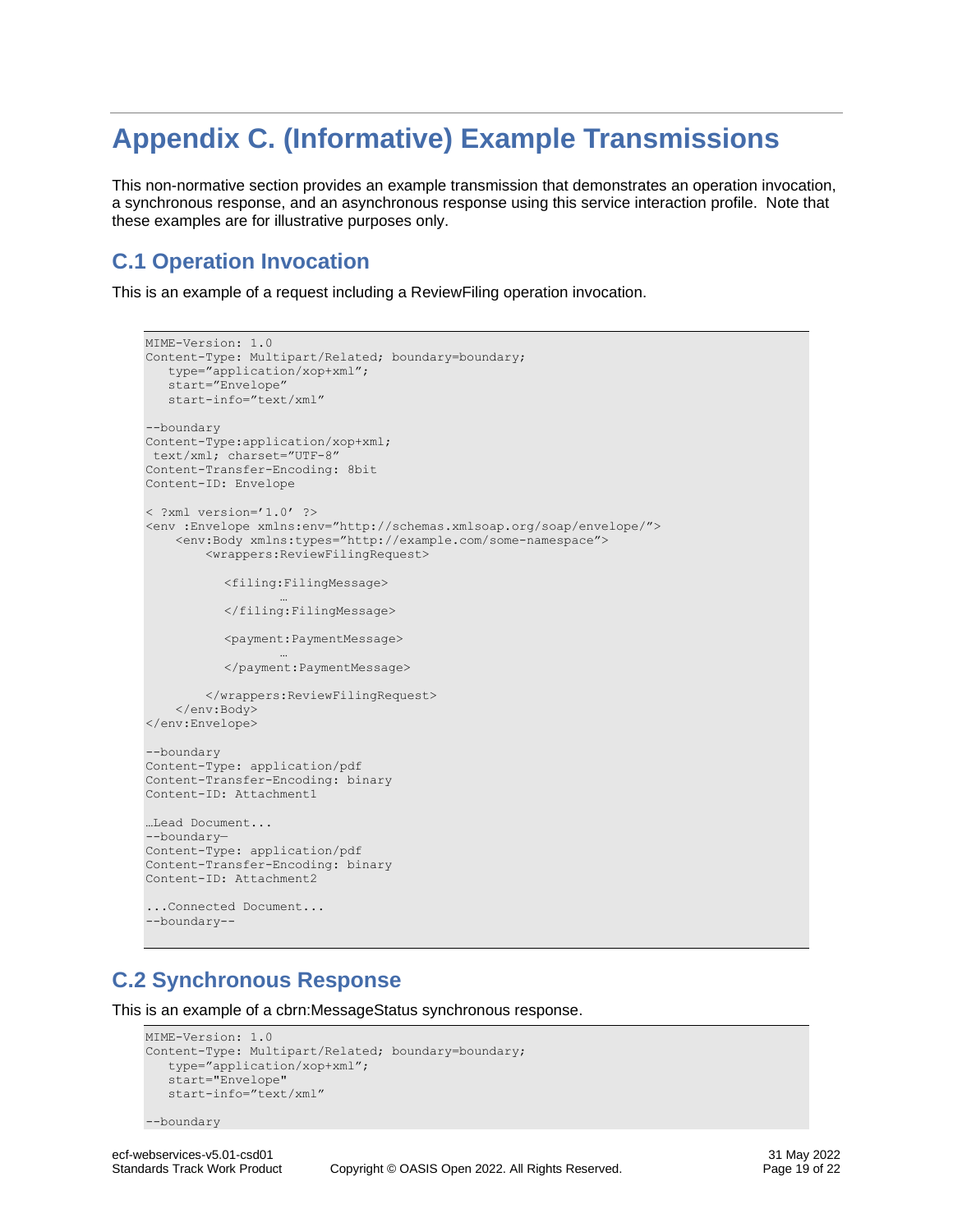```
Content-Type:application/xop+xml;
text/xml; charset="UT"-8"
Content-Transfer-Encoding: 8bit
Content-ID: Envelope
<?xml version='1.0' ?>
< env:Envelope xmlns:env="http://schemas.xmlsoap.org/soap/envelope/">
     <env:Body xmlns:types="http://example.com/some-namespace">
         <wrappers:ReviewFilingResponse>
          <crbn:MessageStatus>
                   …
          </cbrn:MessageStatus>
         </wrappers:ReviewFilingResponse>
     </env:Body>
</env:Envelope>
```
# <span id="page-19-0"></span>**C.3 Asynchronous Response**

This is an example of a NotifyFilingReviewComplete asynchronous response.

```
MIME-Version: 1.0
Content-Type: Multipart/Related; boundary=boundary; 
  type="application/xop+xml";
    start="Envelope"
   start-info="text/xml"
--boundary
Content-Type:application/xop+xml;
text/xml; charset="UT"-8"
Content-Transfer-Encoding: 8bit
Content-ID: Envelope
<?xml version='1.0' ?>
< env:Envelope xmmlns:env="http://schemas.xmlsoap.org/soap/envelope/">
     <env:Body xmlns:types="http://example.com/some-namespace">
         <wrappers:NotifyFilingReviewCompleteRequest>
           <reviewfilingcallback:NotifyFilingReviewCompleteMessage>
                  …
          </reviewfilingcallback:NotifyFilingReviewCompleteMessage>
          <payment:PaymentMessage>
                  …
          </payment:PaymentMessage>
         </wrappers:NotifyFilingReviewCompleteRequest>
     </env:Body>
</env:Envelope>
--boundary
Content-Type: application/pdf
Content-Transfer-Encoding: binary
Content-ID: Attachment1
...Lead Document...
--boundary—
Content-Type: application/pdf
Content-Transfer-Encoding: binary
Content-ID: Attachment2
...Connected Document...
--boundary--
```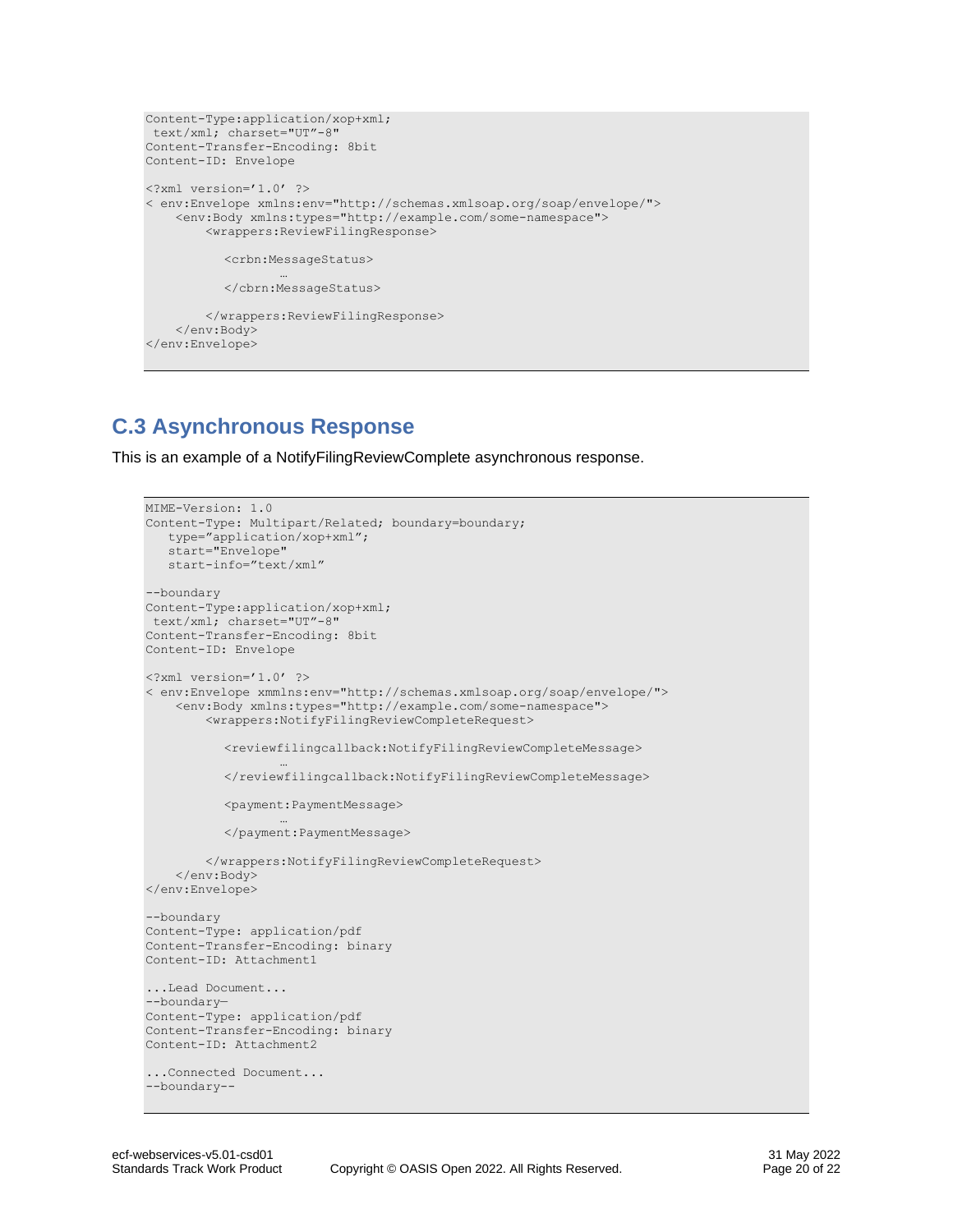# <span id="page-20-0"></span>**Appendix D. Revision History**

| <b>Revision</b>  | Date       | <b>Editor</b> | <b>Changes Made</b>                      |
|------------------|------------|---------------|------------------------------------------|
| WD01             | 2022-04-11 | James Cabral  | Changes to ECF 5.0 WS SIP CS01:          |
|                  |            |               | Fixed WSDL references.                   |
| WD <sub>02</sub> | 2022-05-09 | James Cabral  | Corrected mangled hyperlinks throughout. |